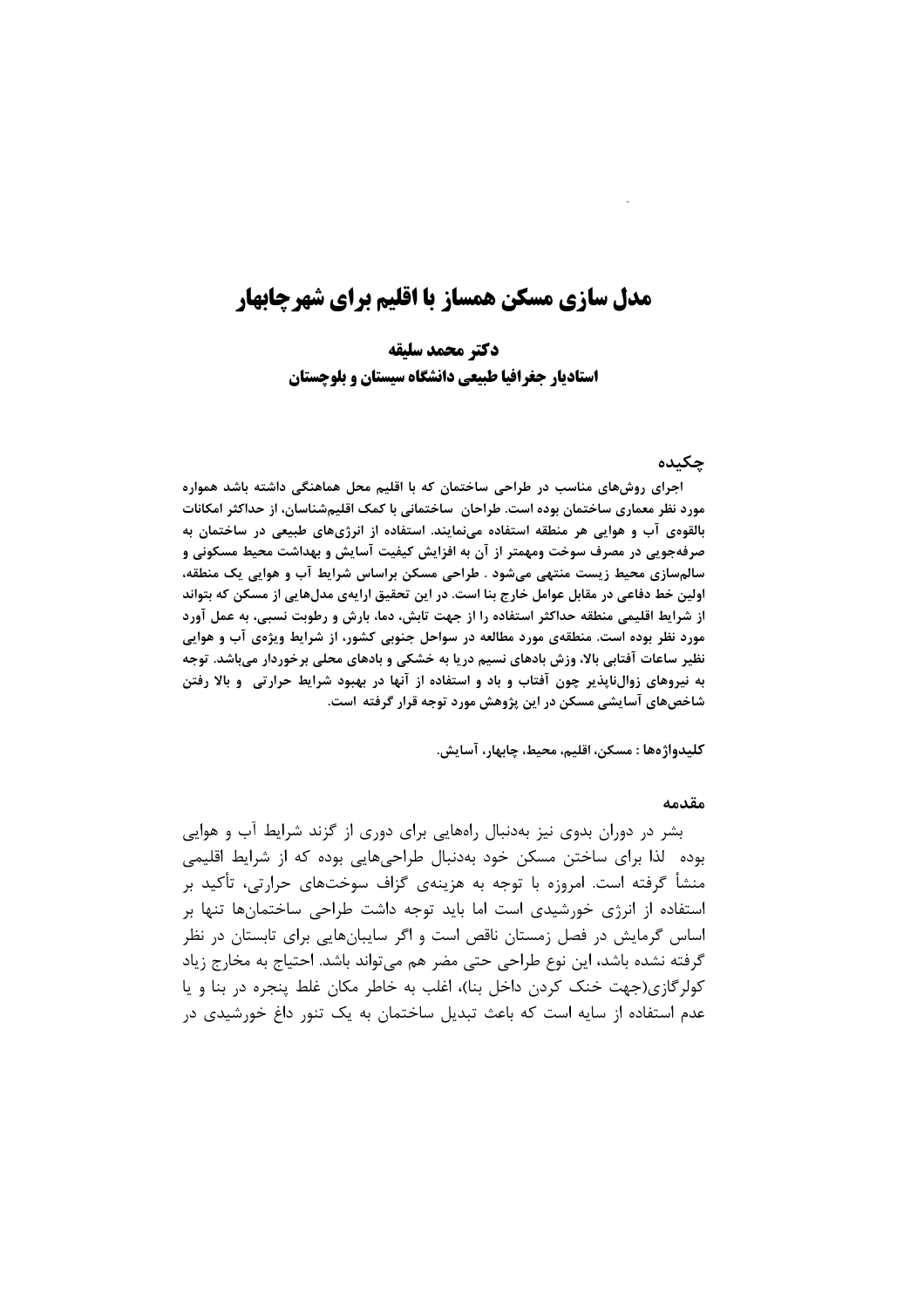تابستان می شود. حتی در ایامی که هوای بیرون دلپذیر است، به واسطهی بی اطلاعی از مبانی و روشهای طراحی اقلیمی هوای داخل ساختمان می تواند ناراحتکننده باشد. مطلب مهم در این است که برای طراحی ساختمان ابتدا شرایط اقلیمی ناحیه مورد ارزيابي قرار گيرد و سپس مطابقت ساختمان با اقليم خاص آن منطقه به عمل آيد. چگونه ساختمان از آفتاب، نسیم و فضای سبز استفاده می برد؟ و چگونه می توان یک اقلیم کوچک در اطراف ساختمان آفرید؟

پیرامون طراحی مسکن همساز با اقلیم مطالعات فراوانی در ایران صورت گرفته است. از آن جمله می توان از مطالعاتی که در این مورد توسط کسمایی، رازجویان و قبادیان و… انجام گرفته سخن گفت. در تمام این پژوهشها از عناصر اقلیمی کمک گرفته شده است و با استفاده از نمودارهای اقلیمی مناسب به تجزیه و تحلیل شرایط مناسب اقلیمی پرداخته شده است. محمدرضا کاویانی در مقالهای به تهیهی نقشهی زیست اقلیمی ایران پرداخته است. وی در این مقاله با استفاده از روشهای متفاوت به بررسی شرایط زیست اقلیمی پرداخته است *(کاویانی، ۱۳۷۲: ۲۷).* همچنین وی در مقالهی دیگری به نقش باد پرداخته و پتانسیل انرژی باد را در نقاط مختلف کشور محاسبه نموده است *(کاویانی، ۱۳۷۴؛ ۱۲۷).* علیجانی در مقالهای دیگر نقش آب و هوا را در مسکن مورد ارزیابی قرار داده است *(علیجانی، ۱۳۷۳: ۴۵).* وی نیز در این مقاله با بررسی زاویهی تابش آفتاب روشهای گوناگون بررسی مسکن همساز با اقلیم را تشریح نموده است. در مقالهای سعید جهانبخش نیازهای حرارتی ساختمان را در تبریز بررسی کرده است. وی در این مقاله با محاسبهی مقدار روز درجهی گرمایش وروز درجهی سرمایش اثر اقلیم را بر شرایط زندگی بررسی میکند *(جهانبخش، ۱۳۷۷: ۶۷)*. اثر باد بر منطقهی سیستان مقالهی دیگری است که سیدرضا حسین;اده پیرامون تأثیر اقلیم بر محیط به رشتهی تحریر درآورده است. بررسی مسکن سنتی در طوایف ترکمن توسط دکتر پایلی انجام گرفت که در مقالهای به همین نام به رشتهی تحریر درآمد *(پایلی،* ۱۳۷۹: ۱۵). در جایی دیگر دلال پورمحمدی جهت برنامهریزی مسکن به اقلیم توجه نموده است *(دلال یور محمدی، ۱۳۷۹: ۲۴).* اصول طراحی ساختمان با توجه به اقلیم از مواردی بود که کسمایی در کتاب بارزش خود به نام اقلیم و معماری به آن توجه نمود (*کسمایی، ۱۳۸۳: ۱۳)*. آسایش حرارتی در محیطهای داخلی ساختمان موضوعی بود که مورد توجه امیری قرار گرفت. وی شیوهی طراحی مساکن شهر قم را از نظر اقلیمی مورد بررسی قرار داد *(امیری، ۱۳۸۳: ۵۵)*. در این پژوهش نیز ابتدا ویژگی اقلیمی شهر چابهار با استفاده از تجزیه و تحلیل آمارههای اقلیمی ِ بهدست آمده است. در بررسیِهای آب و هوایی از پارامترهای اقلیمی نظیر تابش، دما، بارش، رطوبت نسبی،

- ۱۴۸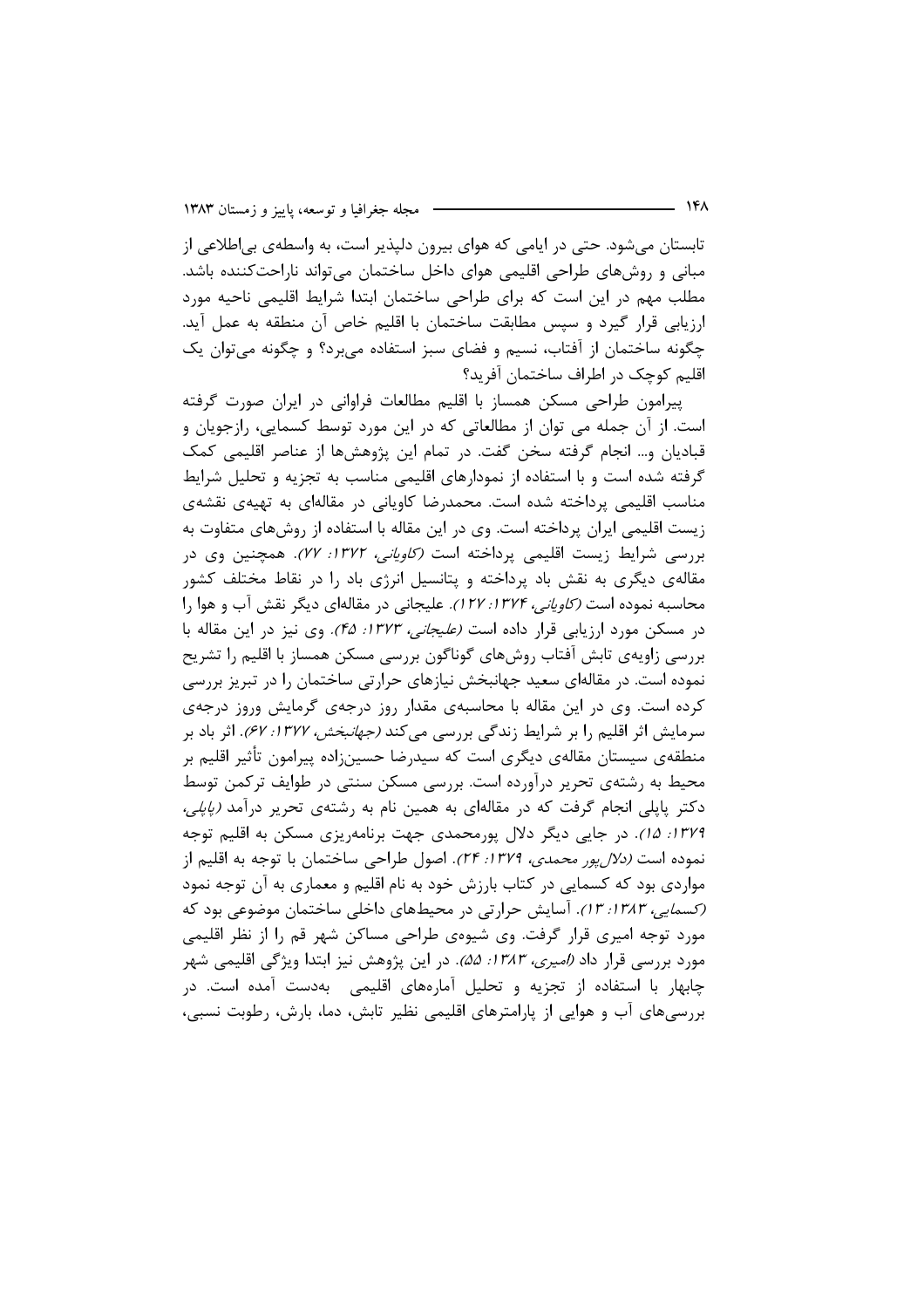فشار بخار آب، متوسط حداکثر دمای ماهانه، متوسط حداقل دمای ماهانه و… استفاده شد *(سازمان هواشناسی کشور آمار هواشناسی)*. باتوجه به تجزیه و تحلیل عناصر اقلیمی و عوامل اقلیمی، ویژگیهای اصلی آب و هوای این شهر به دست آمد. سپس با استفاده از ویژگیهای آب و هوایی و عناصر اقلیمی آن، محدودههای آسایش حرارتی این شهر بر روی نوموگرامهای ویژه پیاده شد. محدودههای آسایش اقلیمی برروی دیاگرامهای مزبور راهنمای تصمیم گیری در زمینهی طراحیهای اقلیمی قرار گرفت و بر اساس آنها برای فصول مختلف و با توجه به عناصر اقلیمی طراحی و مدلسازی مسکن انجام شد.

## جامعهي آماري

در این مطالعهی آماری عناصر اقلیمی ایستگاه سینوپتیک چابهار از سال ۱۹۶۳تا ۱۹۹۵مورد تجزیه وتحلیل قرار گرفته است.جدول شماره ۱ برخی ویژگیهای آمـاری این ایستگاه را نشان میدهد.

| ς,          | ې<br>د                 | اسفند       | فرور دين | ارديبهشت    | خرداد              | $\mathcal{E}^*$ | مرداد       | شهريور          | $\ast$       | ڗٙ                   | $\overline{\cdot}$ | Annual               |                    |
|-------------|------------------------|-------------|----------|-------------|--------------------|-----------------|-------------|-----------------|--------------|----------------------|--------------------|----------------------|--------------------|
| Jan         | feb                    | Mar         | apr      | may         | june               | ylni            | aug         | sep             | $_{\rm oct}$ | $_{\rm nov}$         | dec                |                      | متوسط دما          |
| ۲۰/۵        | ٣١/٣                   | ع           | ≿        | ٣٠١٢        | $\frac{1}{2}$      | F               | <b>YAVY</b> | ٤               | <b>TYY</b>   | م<br>1               | と                  | ۲۶۱۶                 |                    |
| ۲۴۱۴        | $\boldsymbol{\hat{z}}$ | <b>KIAL</b> | メンス      | <b>YYYY</b> | <b>TFIA</b>        | ۳۳۵             | ٣٢/٢        | F               | <b>TAA</b>   | 4/61                 | ۲۶۱۲               | ٣٠١٢                 | متوسط<br>حداكثردما |
| M/6         | 11/18                  | Y./VA       | 74187    | $Y - I A F$ | ۳۵/۴۵              | <b>TFIA</b>     | ٣٢/٣        | ۳۰٬۳۵           | ۳۷۵          | $Y \setminus Y$      | ۱۶/۵               | ۲۵/۶۵                | فشار بخار آب       |
| $1\Delta/T$ | ۱۶۱۳                   | $\tilde{M}$ | 77/4     | $T\Delta/T$ | ≵                  | <b>TYY</b>      | ≿           | ۵۱۵             | <b>TYIA</b>  | 19/1                 | $\frac{1}{2}$      | ٣٣N                  | متوسط حداقل<br>دما |
| $\zeta$     | $\tilde{\mathbf{r}}$   | ζ           | ≿        | ≿           | $\hat{\mathbf{z}}$ | $\leq$          | ⋨           | $\ddot{\bm{z}}$ | ≿            | $\tilde{\mathbf{r}}$ | ř                  | $\tilde{\mathbf{z}}$ | رطوبت نسبى         |
| ð           | ≿                      | 3/N         | ٢٢/٢     | ۴           | <b>KAA</b>         | ≿               | ۶È          | ۵۱۵             | ٤            | ≤                    | $\frac{1}{2}$      | ະ                    | دمای مرطوب         |

جدول۱ : ویژگی های دمایی و رطوبتی ایستگاه چابهار ( ۱۹۹۵ – ۱۹۶۳)

#### مسکن سنتی در چابهار

در منطقهی چابهار به دلیل کمبود چوب در تهیهی ساختمان اساساً دو نمونه مسکن سنتی وجود دارد. در این منطقه خانههای یک طبقه با دیوارهای گلی، معمول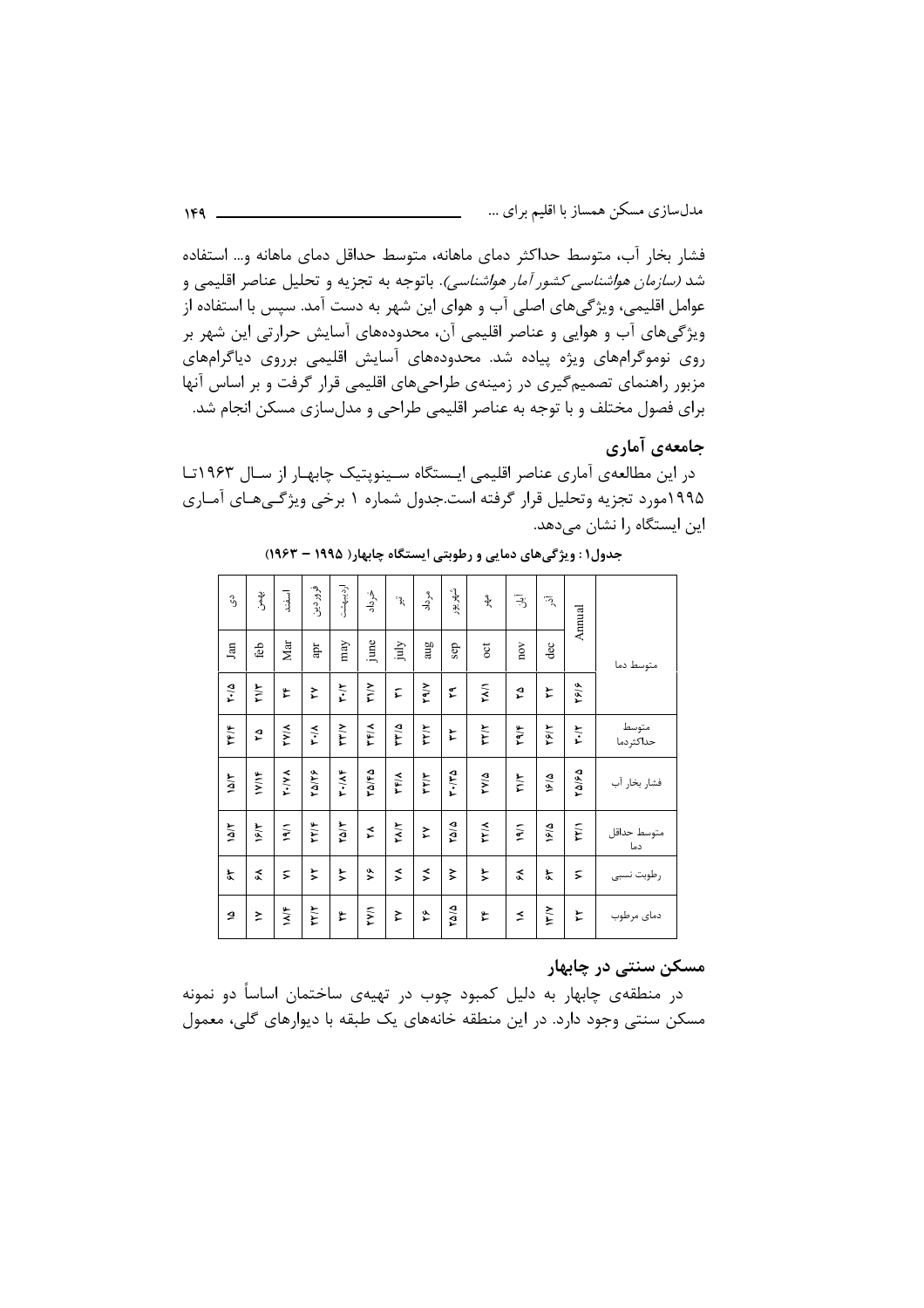هستند. بام این خانهها شامل الوار، نی یا ساقه و برگ خرما و پوشش کاه اندود است و پیش آمدگیهای عریضی دارد که بر روی دیوارها سایه می|ندازد.

این نوع سرپناه معایب متعددی دارد که اولین آن شرایط غیر قابل تحملی است که در نتيجهي فقدان يا كم بودن جريانهوا در داخل ساختمان ايجاد مي شود. دوم آن كه حیاطهای محصور شده با دیوار یا حصار، اغلب مانع استفاده از نسیمهای دریا به خشکي مي شود *(جانب الهي، ۱۳۷۵: ۹۲).* 

بارانهای رگباری و رطوبت زیاد باعث فرسایش پایهها و سطوح دیوارهای گلی شده و در نتیجه، تعمیرات سالانه را اجتنابناپذیر مینماید. فضاهای بدون تهویهی داخلی، اغلب به طور دائم نمناک و مرطوب باقی میمانند. این نوع مسکن در چارچوب سنتی خود در مناطق روستایی بهخوبی کار میکند. خصوصاً این که مصالح و نیروی کار مورد نیاز جهت اجرا و نگهداری پی در پی آنها، کاملاً فراهم است. با گسترش شهر چابهار و ایجاد مناطقی با تراکم ساختمانی زیاد، مزایای اقلیمی خود را از دست داده است. مقاومت کم مصالح به کار رفته در این گونه ساختمانها، باعث می شود که عملاً ساختارهای چند طبقه امکان پذیر نباشد و سرعت فرسودگی ساختمان در مقابل عوامل اقلیمی شدید باشد. لذا مزایای اقلیمی چنین ساختارهایی در زندگی سنتی گذشته، برای زندگی شهرنشینی امروزین قابل استفاده نمیباشد *(توسلی ،۱۳۷۱: ۹)*. در این بین از مساکن روستایی به نام کیر باید نام برد که بسیار با شرایط اقلیمی منطقه سازگاری دار د.



نصاویری از مسکن سنتی (کیر) در روستاهای چابهار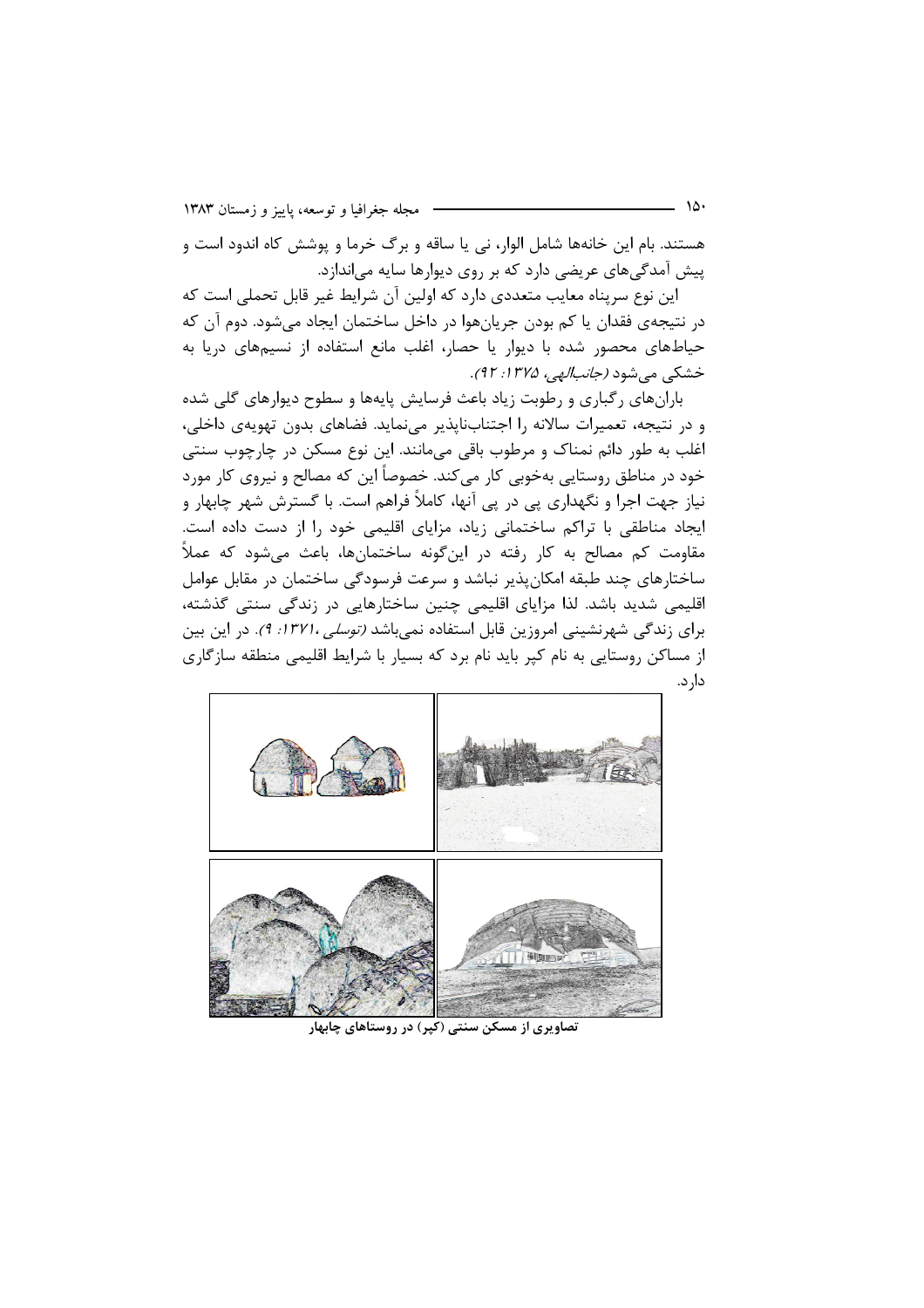آسایش جرارتبی

در طراحی ساختمان و مسائل تکنیکی آن، آسایش حرارتی انسان به موقعیتی اطلاق میشود که انسان از نظر ذهنی و فکری در شرایط آسایش حرارتی قرار دارد. عقیدهی بسیاری از محققان فن بر آن است که «خنثی بودن حرارتی» تعبیر دقیقتری از آسایش حرارتی است، چرا که در چنین محیطی بدن انسان نه احساس سرما می کند و نه احساس گرما و نه احساس ناراحتی موضعی ناشی از تابش نا متقارن، کوران هوا، كف سرد اتاق، لباس ناهمگون و غيره *(دانلد واتسون ، ١٣٨٠: ٢٩)*.

محققان دانشگاه آمریکایی کانزاس به این نتیجه رسیدهاند، افرادی که لباس سبک معمولی ادارات را می پوشند (کالری ۰/۶–۴٪) در محیطی با دمای خشک ۲۶C و رطوبت نسبی ۵۰٪ و سرعت هوای کمتر از ۳۵ فوت در دقیقه یا ۱۰/۵ متر بر ثانیه حداکثر رضایت را دارند. منطقهی آسایشی که در برگیرندهی رضایت ۸۰٪ افراد آزمایش شده می باشد، در جدول سایکرومتریک (شکل شماره ۱) رسم شده است. فشار بخار آب هوا، علاوه بر تأثیری که روی میزان تعرق و تبخیر رطوبت پوست بدن دارد، بر روی وضعیت روانی ـ فیزیکی انسان نیز تأثیر می گذارد. فشار بخار از ۱۲ تا ۱۶ ، ۱۶ تا ۲۱/۲ ، ۲۱/۲ تا۲۶/۶، و بیش از ۲۶/۴میلی بار را بهترتیب «سلامت»، «آرامش بخش»، «ناراحت کننده» و «ناتوان كننده» ناميده است *(كسمايي، ۱۳۶۸: ۲۵)* .

آشناترین شرایط آسایشی، همان است که توسط استاندارد آسایشی آشری بیان شده است.این استاندارد بر اساس عکس|لعملهای افراد بالغ و در حالت نشسته و لباس سبک برای محل کار اداری (کالری ۷٪ ـ ۵٪) تنظیم شده است.حوزهی آسایشی آشری از ۲۲/۲ درجه تا ۲۵/۵ به روی مقیاس دمای مؤثر و محدودهی فشار بخار ۶/۵ ـ ۱۸/۶ میلی بار می باشد. فرض این است که حرکت هوا کمتر از ۴۵ فوت در دقیقه باشد.



شکل ۱: وضعیت آب و هوایی ماههای ایستگاه چابهار در تابستان و زمستان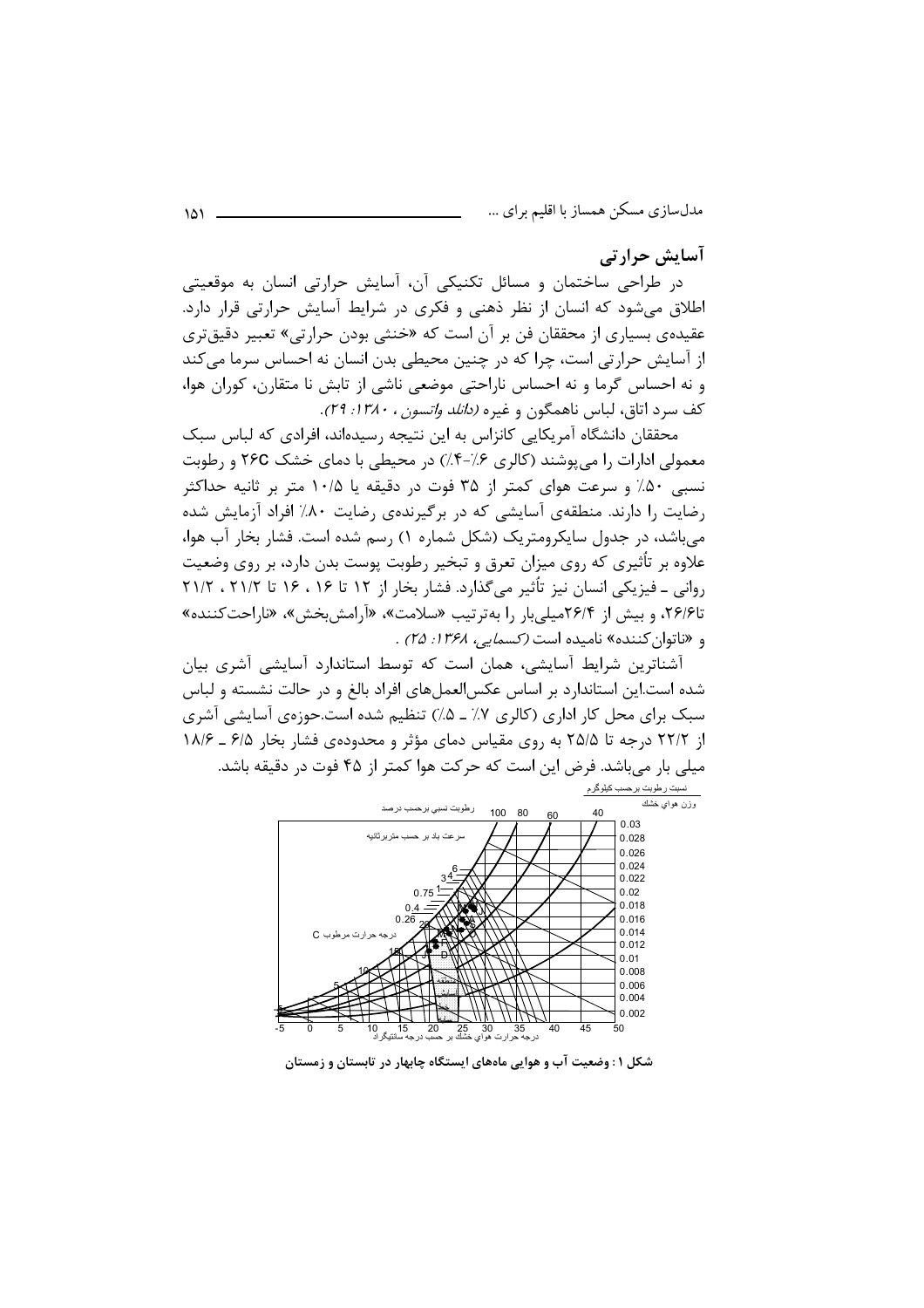تشريح نمودار سايكرومتريك چابهار

بر اساس شکل شمارهی ۱ در ۷ ماه سال ایستگاه چابهار در بالای محدودهی حرارتی منطقهی آسایش قرار میگیرد. میزان رطوبت نسبی در این ۷ ماه گرم سال به بیش از ۶۴ درصد می رسد و در برخی موارد تا نزدیکی ۸۰ درصد نیز رسیده است. شرایط آب و هوای گرم و مرطوب بر منطقه حاکم است و مازاد انرژی حرارتی وجود داشته همراه با رطوبت زیاد شرایط خفقان آوری بر اقلیم منطقه حاکم می شود. در دورهی تابستانی تنها یک ماه (نوامبر) در نزدیکی محدودهی آسایش واقع شده که ویژگیهای آن همراه با مقدار رطوبت نسبی فراوان می باشد.۴ ماه باقیمانده ی سال شرایط اقلیمی به گونهای است که این ماهها در پایینتر از محدودهی اقلیمی قرار دارد و با مصرف ناچیزی انرژی شرایط گرمایشی برای مسکن فراهم میشود. با توجه به موارد فوق می توان اظهار داشت که در دورهی گرم سال در شهر چابهار شرایط مازاد انرژی حرارتی وجود داشته و ساختمان بایستی به گونهای طراحی گردد که از حداقل نفوذ انرژی تابشی بهرهمند شود. نمودار سایکرومتریک دورهی سرد سال نشان میدهد که ۳ ماه سال یعنی ماههای فوریه، ژانویه و دسامبر در محدودهی شرایط آسایش اقلیمی قرار گرفته است (دانلدواتسون ، ۱۳۸۰. ۳۴).



شکل ۲ : متوسط فشار بخار آب سالیانه و ماهانه چابهار

۱۵۲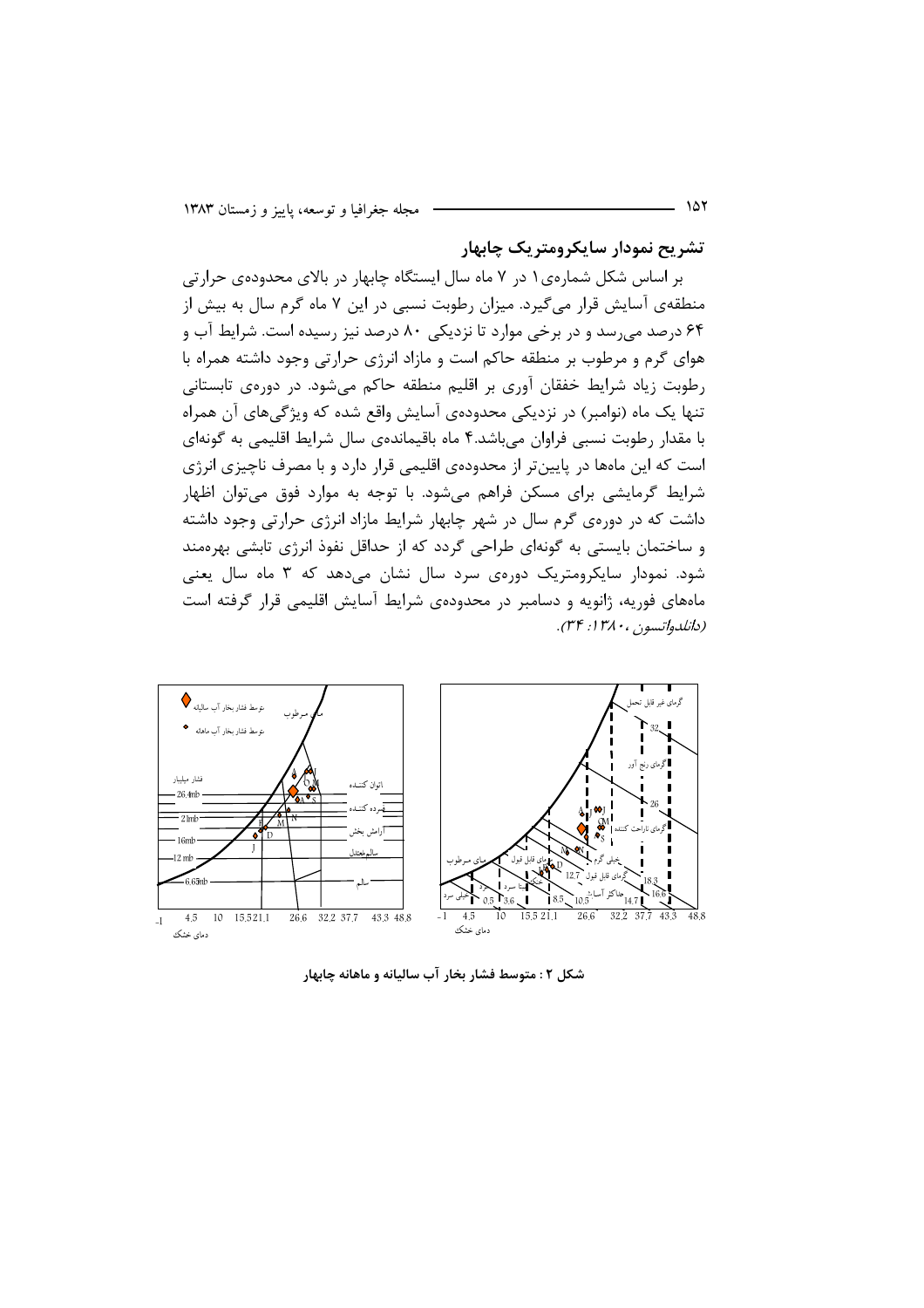فشار بخار آب و چابهار

هرچه فشار بخار آب در منطقهای بالاتر باشد اثرات منفی آب و هوایی آن عمیقتر بوده و آسایش اقلیمی کمتری را ایجاد میکند. با مقایسهی شکل ۲، مشاهده می شود که در چابهار بیشتر ماههای سال فشار بخار آب بالاتر از محدودهی آسایشی بوده است.

## محاسبهی ارتفاع خورشید در ایستگاههای مورد مطالعه

زاویهی تابش در چابهار در ظهر روز اول تیرماه برابر ۸۸ درجه و ۳ دقیقه میباشد.





زاویه تابش در روز اول تیر ماه ، چابهار

زاویه تابش در روز اول دی ماه ، چابهار

این زاویه در روز اول دیماه ۵۸ درجه و ۵۱ دقیقه میباشد(شکل شمارهی۳). شکل ۳: زاویهی تابش در چابهار



شکل ۴ : استریوگراف ایستگاه چابهار در عرض جغرافیایی ۲۵ درجه و ۲۴ دقیقهی شمالی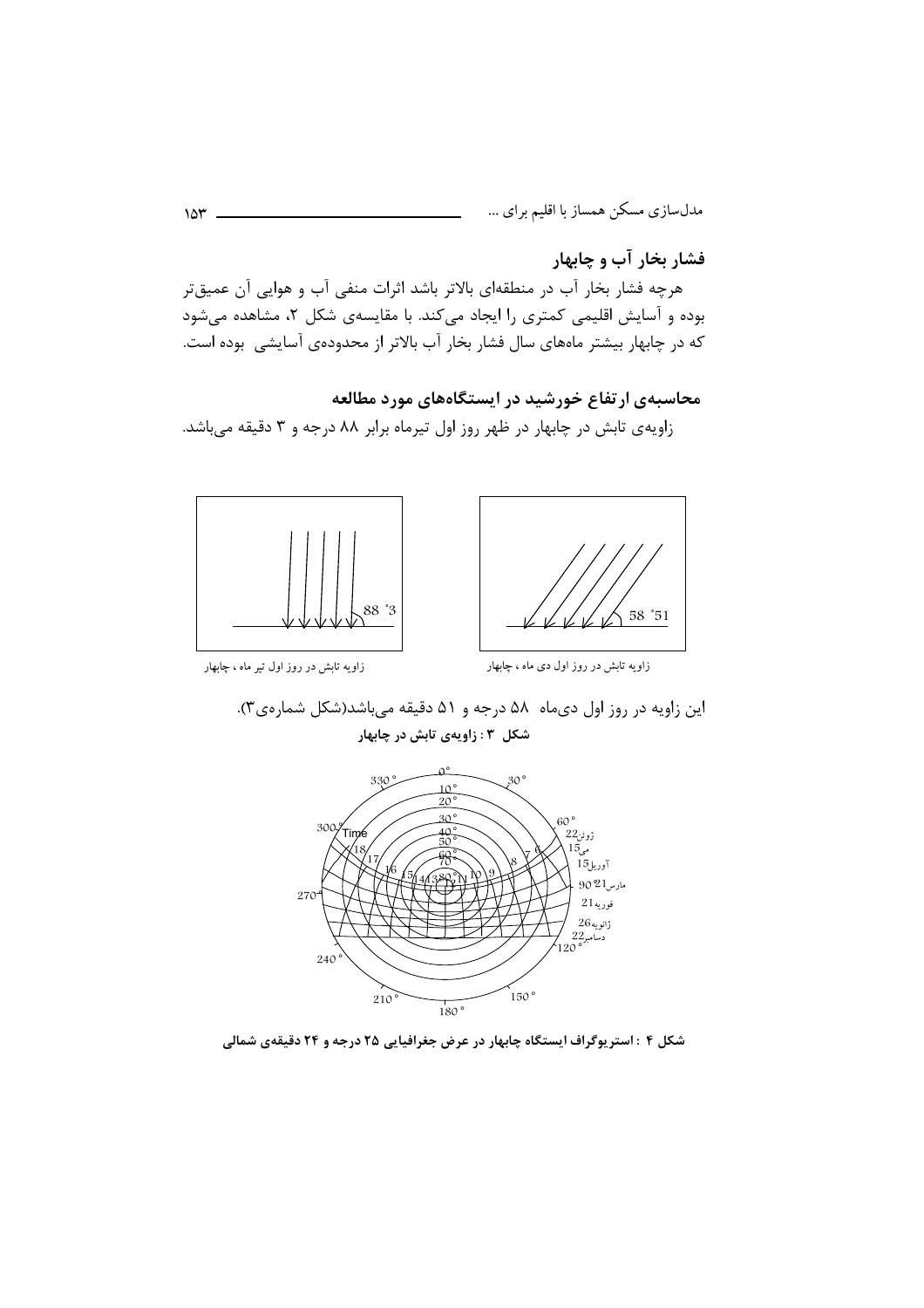چگونگی طراحی سایبانها و پنجرهها در ارتباط با تابش آفتاب

زاویهی تابش برای ظهر روز اول مهر ماه و فروردین ماه که خورشید در اعتدالین قرار میگیرد برابر ۶۴ درجه است. چگونگی قرارگیری خورشید در این موقع در شکل شمارهی ۱۱ آمده است و گرمای آن پرهیز نماییم. اگر بخواهیم برای ساختمانی به بلندی چهار متر از پنجره ای استفاده نماییم که حداقل تابش را در تابستان و حداکثر تابش را در زمستان داشته باشد اولاً باید این ساختمان رو به جنوب باشد، چنانچه طول بالکن را ۴۰ سانتیمتر در نظر بگیریم، زاویهی تابش خورشید در تابستان به حداکثر می سد چون ساختمان رو به جنوب است پس آزیموت آن برابر صفر است (Z = 0) که در تیر ماه به ازای  $\rm z=0$  زاویهی تابش در هنگام ظهر در چابهار برابر ۸۸ درجه است و در دی ماه این زاویه برابر ۴۳ درجه میباشد. برای تعیین حد بازشوها از فرمول زیر استفاده مے کنیم:

$$
\tan 88 = \frac{F}{C} = 11.5M
$$
\n
$$
C = \frac{11.5M}{2}
$$
\n
$$
C = \frac{11.5M}{2}
$$
\n
$$
C = \frac{11.5M}{2}
$$
\n
$$
C = \frac{11.5M}{2}
$$
\n
$$
C = \frac{11.5M}{2}
$$
\n
$$
C = \frac{11.5M}{2}
$$
\n
$$
C = \frac{11.5M}{2}
$$
\n
$$
C = \frac{11.5M}{2}
$$
\n
$$
C = \frac{11.5M}{2}
$$
\n
$$
C = \frac{11.5M}{2}
$$
\n
$$
C = \frac{11.5M}{2}
$$
\n
$$
C = \frac{11.5M}{2}
$$
\n
$$
C = \frac{11.5M}{2}
$$
\n
$$
C = \frac{11.5M}{2}
$$
\n
$$
C = \frac{11.5M}{2}
$$
\n
$$
C = \frac{11.5M}{2}
$$
\n
$$
C = \frac{11.5M}{2}
$$
\n
$$
C = \frac{11.5M}{2}
$$
\n
$$
C = \frac{11.5M}{2}
$$
\n
$$
C = \frac{11.5M}{2}
$$
\n
$$
C = \frac{11.5M}{2}
$$
\n
$$
C = \frac{11.5M}{2}
$$
\n
$$
C = \frac{11.5M}{2}
$$
\n
$$
C = \frac{11.5M}{2}
$$
\n
$$
C = \frac{11.5M}{2}
$$
\n
$$
C = \frac{11.5M}{2}
$$
\n
$$
C = \frac{11.5M}{2}
$$
\n
$$
C = \frac{11.5M}{2}
$$
\n
$$
C = \frac{11.5M}{2}
$$

$$
\tan 88 = \frac{4m}{x} = 14cm
$$
\n
$$
\tan 88 = \frac{4m}{x} = 14cm
$$

بر اساس رابطهی فوق چنانچه عرض بالکن به در هنگام ظهر بر روی دیوارهای جنوبی ساختمانها نخواهد افتاد. چنانچه عرض بالکن را ۱۰ سانتیمتر در نظر بگیریم حد پایینی بازشوها در ارتفاع ۲/۸۶ متر از زیر سقف میتواند قرارگیرد، لذا پایین پنجرهها از سطح زمین میتواند در ارتفاع ۱/۱۴ متر از سطح زمین قرار گیرد.  $\overline{u}$ 

$$
5 - 1/\lambda
$$
 = 1/11 = 3

حد بالایی بازشوها نیز میتواند از زاویهی تابش در ظهر روز اول دی ماه بهدست آید:  $E =$  حد بالایی آفتاب  $E =$  $\tan 43 = \frac{E}{10cm} = ./09m$ 

- 154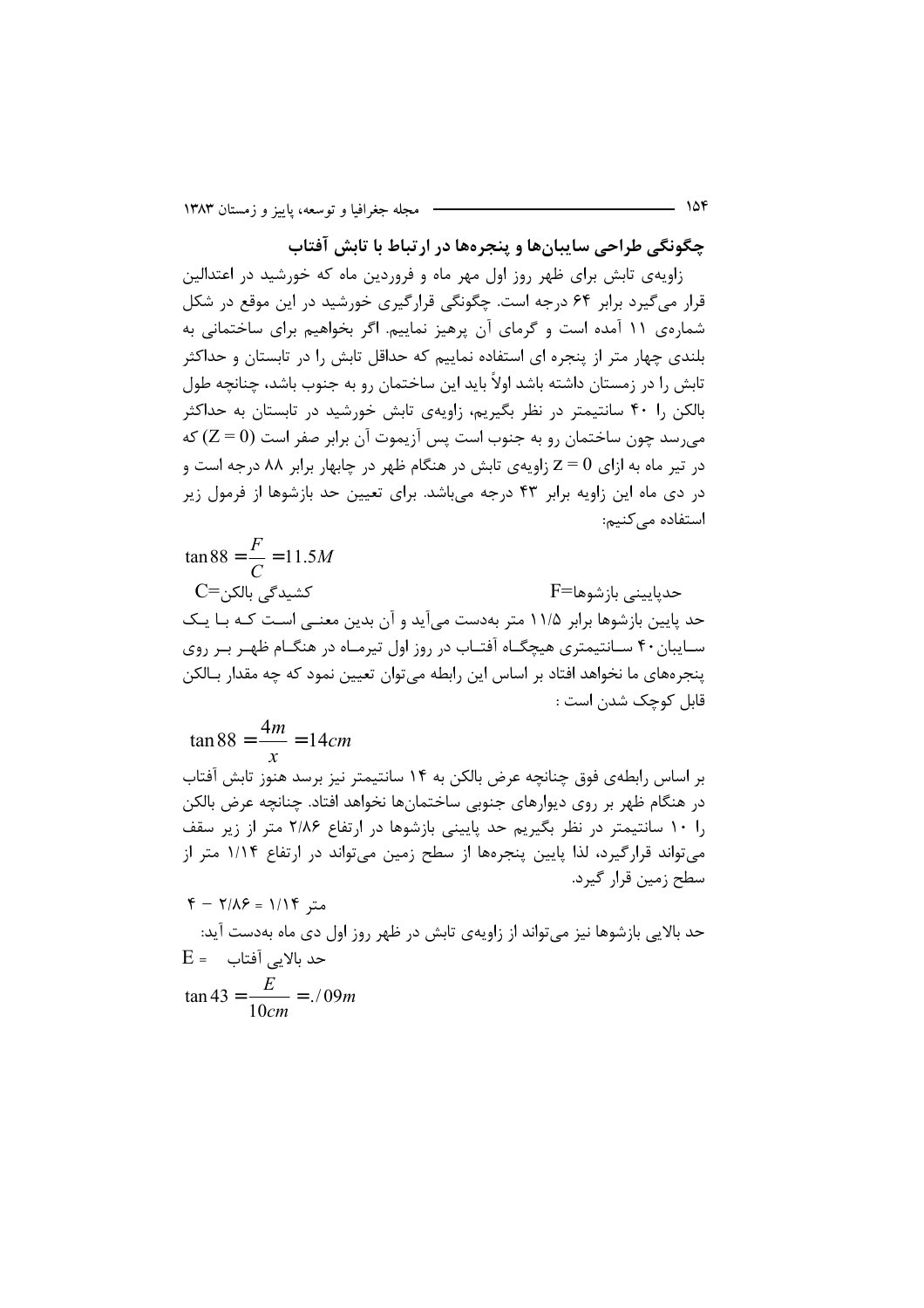سیس حد بالایی آفتاب نیز می تواند در صورتی که عرض بالکن ۱۰ سانتیمتر باشد در ۹ سانتیمتری زیر سقف باشد و چنانچه عرض بالکن به ۴۰ سانتیمتر برسد حد بالای بازشوها می تواند در ارتفاع ۳۷ سانتیمتری از زیر سقف قرار گیرد با توجه به زاويهي تابش خورشيد اگر عرض بالكن را ١٠ سانتيمتر در نظر بگيريم ارتفاع ينجرهها  $Y/\lambda \xi - \cdot \cdot \cdot \eta = Y/YY$  مته می تواند از رابطهی زیر به دست آید:

البته ارتفاع پنجرهها با توجه به تابش خورشید در صورتی که ساختمان رو به جنوب باشد می تواند تا این اندازه بلند باشد اما به هیچ وجه پنجرهها در قسمتهای شرقی و غربی ساختمان توصیه نمیشود. با توجه به اینکه حداقل ۹ ماه سال از نظر حرارتی میزان دما در بالاتر از حد آسایش قرار دارد توجه به دفع تابش بیش از جذب آن است. پنجرههایی که روشنایی را به داخل ساختمان وارد می کنند حتماً باید رو به جنوب قرار گیرند و اندازههای آن بهروش فوق با توجه به عرض بالکنها طراحی شوند *(غیور،* ۱۳۷۴: ۳۸). در چابهار هنگامی که خورشید از سمت شرق و یا از سمت غرب در حال تابش است بیشترین اثر را بر دیوارها و یا پنجرهها بر جای میگذارد. در هنگام ظهر چون زاویهی تابش عمود است اثر بیشتر بر سقف مساکن مشاهدهمی شود لذا برای جلوگیری از تابش خورشید لازم است در حاشیههای غربی و شرقی ساختمان سایبان تأسیس گردد (شکل شمارهی ۵ و ۶).



 $\overline{H88}$   $\frac{1}{2}$ مر داد  $40 \text{cm}^{\text{Z=0.0}}$ مهر و فروردین۔<br>H=64 دی پیچ پلا  $H = 3^{Z=0.0}$  $Z = 0.0$ 

شکل ۶ : وضعیت زاویهی تابش خورشید (بالکن ۱۰ سانتیمتری)

شکل ۵ : وضعیت زاویهی تابش خورشید (بالکن ۴۰ سانتیمتری)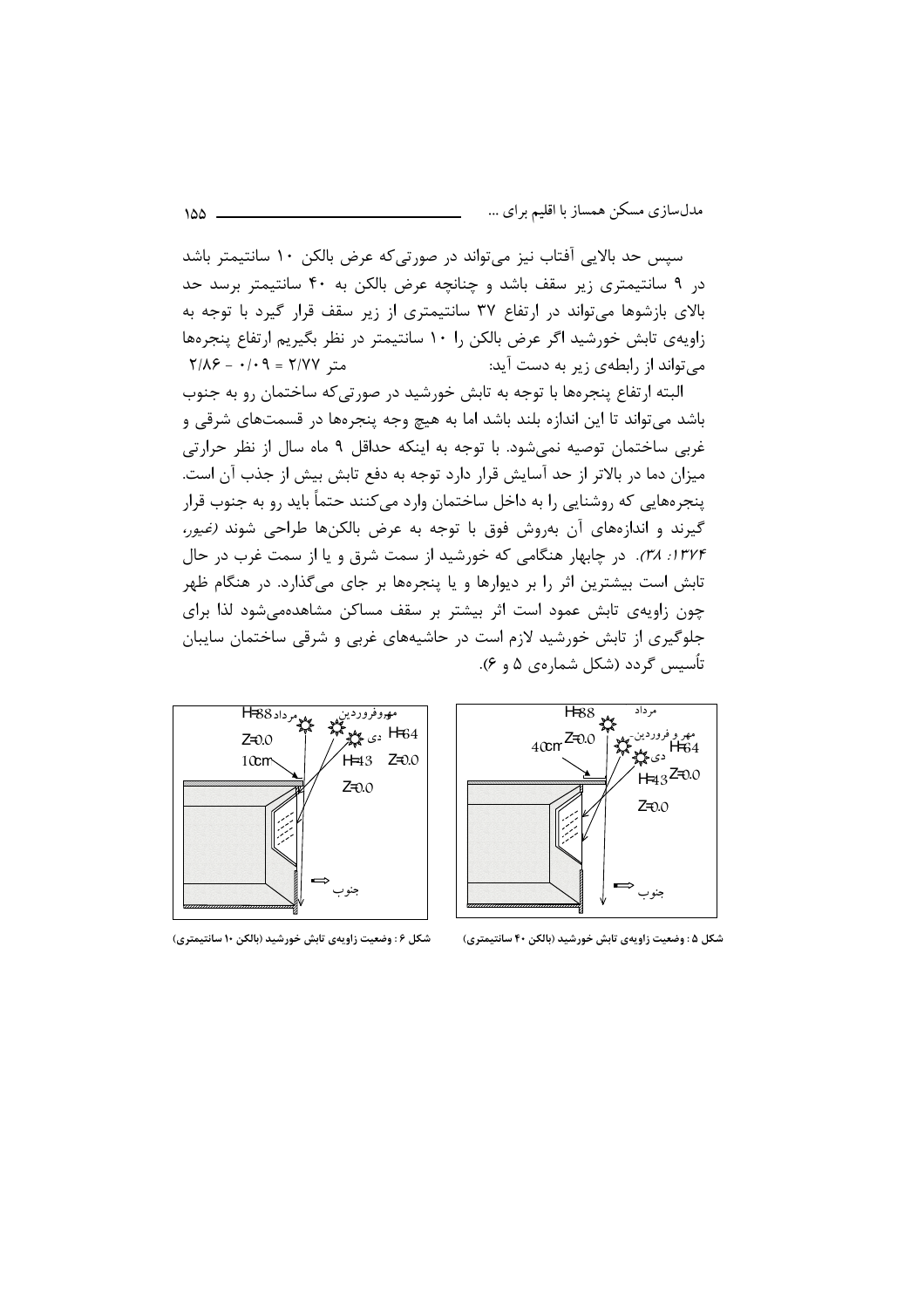طراحي سايبانهاي خارجي در چابهار

در سمت جنوبی ساختمان سایبانهای افقی بیشتر کاربرد دارد. سایبان افقی به صورت تیغهای پیشنهاد میشود. نقاب این سایبانها به صورت قطعهقطعه و حلقوی استغر



شکل ۸ : سایبانهای افقی برای چابهار شکل ۷ : سایبان مرکب برای چابهار

این سایبانها در صورتی کاملاً مؤثر هستند که خورشید مقابل نمای مورد نظر قرار گرفته، زاویهی آن زیاد باشد. مثل دیوارهای شمالی و جنوبی ساختمان.در نمای جنوبی ساختمان براساس شکل زیر سایبانهایی ایجاد شود تا از ورود افتاب به درون ساختمان جلوگیری شود.در عینحال نور خورشید به طورغیرمستقیم فضای درونی خانه را روشن كند.

#### ساییان های مرکب

سایبانهای مرکب که ترکیبی از سایبانهای افقی و عمودی هستند برای نماهای شرقی و غربی ساختمانها در چابهار پیشنهاد میشود. این سایبانها بسته به اندازه اجزایشان می توانند برای هر جهتی مؤُثر باشند. شکل۷ و ۸ نوعی از پنجرههای مرکب ییشنهادی برای چابهار را نشان می دهد.

## مسکن برای اقلیم گرم و مرطوب چابهار

در چابهار چون دمای هوا دایماً به دمای بدن خیلی نزدیک است، اتلاف حرارت از بدن به هوا، از طریق همرفت و هدایت، جزیی است. برای رسیدن به آسایش فیزیکی، لازم است مقداری حرارت (حداقل به اندازهی حرارت سوخت و ساز بدن) از بدن به محیط اطراف دفع شود. در هوای خیلی مرطوب،تبخیر مقدار کمی از عرق بدن، لایهای

158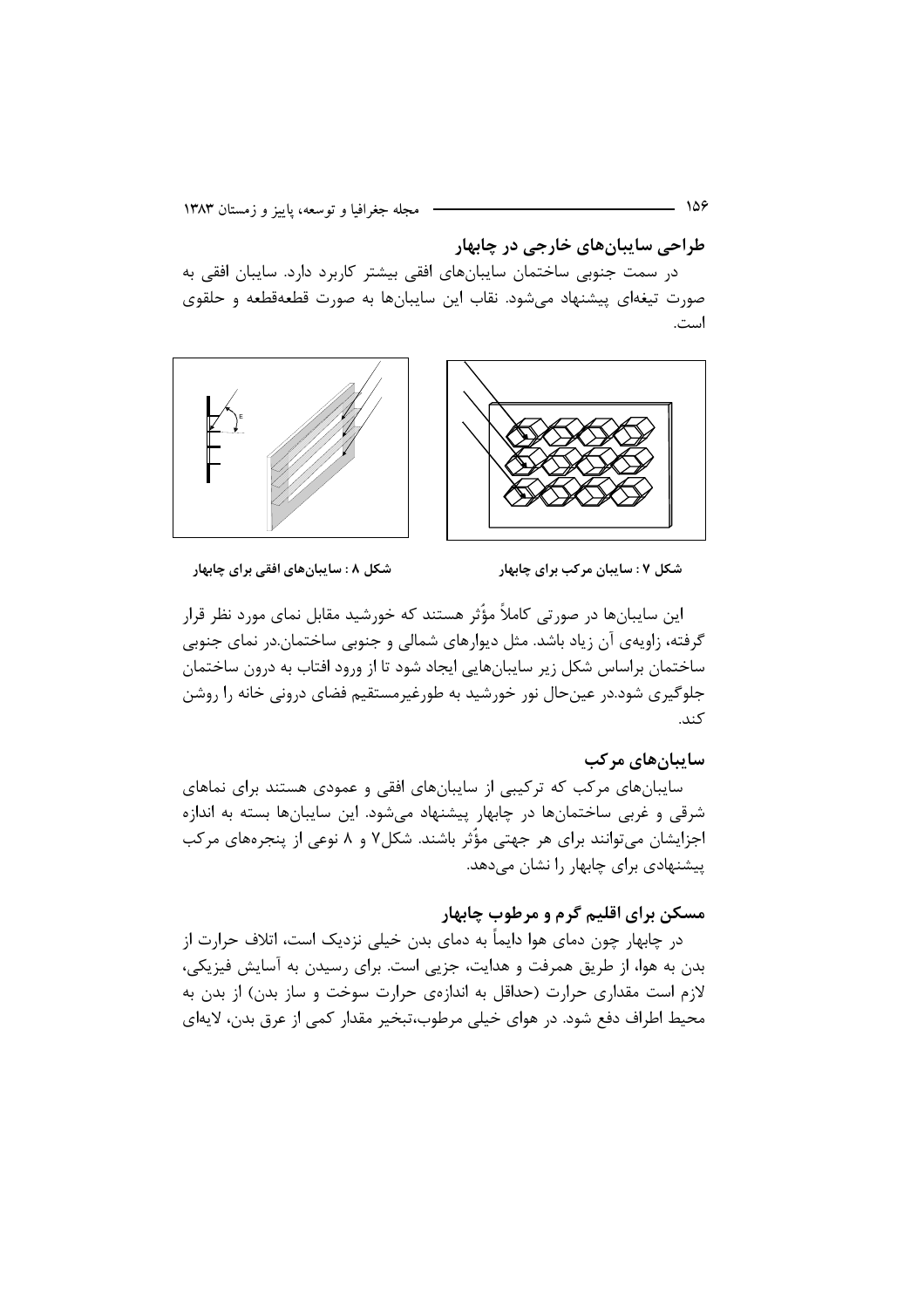از هوای اشباع شده در اطراف بدن ایجاد می;نماید که بهطور مؤثری از ادامهی تبخیر جلوگيري مي كند و درنتيجه مانع از آخرين وهلهي دفع حرارت بدن مي شود. اين لايه از هوای اشباع شده را میتوان با جریان هوا، از اطراف بدن دور نمود. بنابراین با ایجاد جريان هوا نه تنها در داخل ساختمان، بلكه در اطراف بدن ساكنين مي توان تا حدودي آسایش ایجاد نمود. این امر در واقع تنها راه بهبود بخشیدن شرایط حرارتی است (كېسمايي،١٣۶٨، ٣٣۴).

در چابهار چون در شب هوا به مقدار قابل توجهی خنک نمیشود، دمای سطح دیوارها و بام با هم مساوی و به اندازهی دمای هوا می شود. جریان یافتن هوای خارج به داخل ساختمان نیز این یکسانسازی دما را تسریع مینماید. چون دمای سطوح به دمای یوست نزدیک است اتلاف حرارت بدن از طریق تابش قابل چشمپوشی خواهد بود. اما در هر صورت لازم است از کسب حرارت از خورشید و از آسمان جلوگیری به عمل آيد.

از آنجا که جریان هوا تنها راه بهبود بخشیدن شرایط حاد اقلیمی چابهار است،ایجاد آن برای تأمین آسایش در فضاهای داخلی حیاتی است. لذا می,بایست ساختمان رو به نسیمها باز شود و جهت استقرار آن طوری باشد که از کلیهی نسیمهای موجود استفاده نماید. کوتاهی در انجام چنین امری، باعث می شود فضاهای داخلی ساختمان همیشه گرمتر از فضاهای سایهدار داخلی، که در معرض جریان هوا هستند، شوند.

برای این نوع اقلیم پیشنهاد می شود پلان ساختمانها شکلی کشیده و باز داشته باشد و شامل اتاق@ایی تنها در یک ردیف باشد، تا کوران در فضاهای داخلی را به وجود آورد. جهت کشیدگی ساختمان عمود بر جهت وزش نسیمهای دریا به خشکی بنا شوند. این اتاقها میتوانند از ایوانهای سرپوشیده یا راهروهایی که در عین حال سایه هم ایجاد مینمایند بهرهمند گردند. بازشوها، درها و پنجرهها تا آنجا که ممکن است بزرگ باشند تا مسیرآزادی برای جریان هوا ایجاد نمایند. گروههای ساختمانی نیز از هم جدا باشند.

پلانهای گسترش یافته نیز در جهت محوری عمود بر جهت بادهای غالب، مقاومت اندکی در مقابل جریان هوا ایجاد نمایند. اگر ردیفهایی از ساختمان پشت سر هم قرار گیرند، جریان هوا در داخل ساختمانهایپشت به باد بهطور قابل ملاحظهای بهوسیلهی رديف اول ساختمانها كاسته مىشود لذا لازم است مانند شكل ٩ ساختمانها بهطور یک در میان احداث شوند و از ردیف درختان در حاشیهها کاسته شود.

پوشش گیاهی زمین باعث افت وزش باد بهویژه در سطوح آمتری سطح زمین می شود. یعنی پوشش گیاهی مانع از حرکت هوا در نزدیکی زمین می شود و اغلب لازم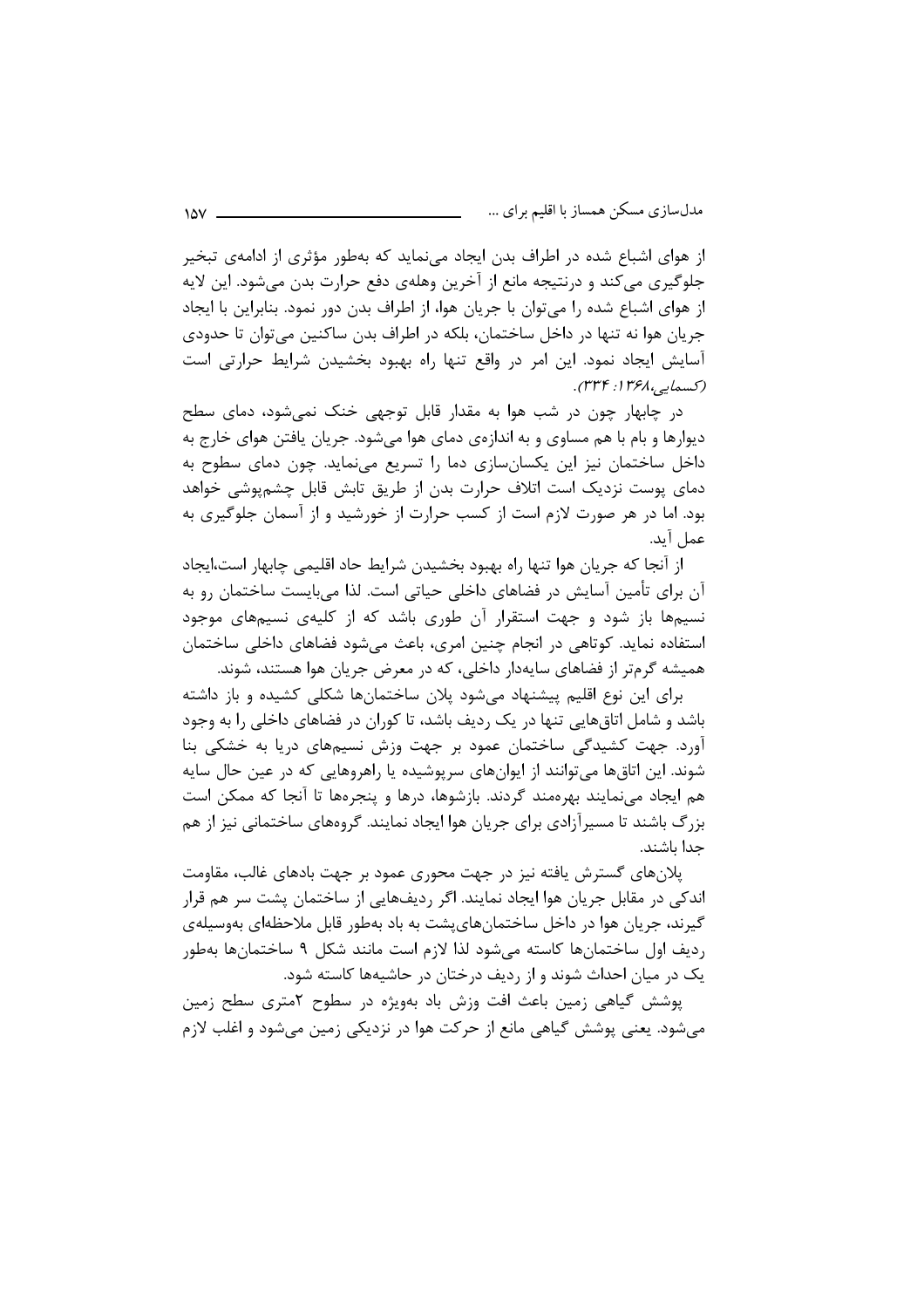است ساختمان بر روی پیلوتی قرار بگیرد تا بدین طریق ساختمان از هوای راکد یا آرام سطح زمین دور باشد و جریان هوای شدیدتری کسب نماید. خود زمین هم دمای مساوی دمای هوا بهدست آورد بنابراین در هر صورت هدایت حرارت از ساختمان به زمین غیر قابل توجه است. بزرگ بودن بازشوها در این اقلیم سبب میشود تابش بیشتری به داخل ساختمان صورت گیرد. خصوصیات عمدهی ساختمان در اقلیم گرم و مرطوب، باز بودن و در سایه بودن است. در سایه قراردادن کلیهی سطوح عمودی، چه بازشوها و چه دیوارهای یکپارچه، هر دو مفید خواهند بود.جلو آمدن بام ساختمان از دیوارها و ایجاد پیشآمدگی وسیع، سایهی مورد نیاز جهت سطح بازشو و دیوارها را تأمین مے کند.

## طراحی فضاهای خارجی

به منظور برقراری جریان هوا در ساختمان و در فضای بین ساختمانها، در مناطق گرم و مرطوب تراکم نسبت به مناطق گرم و خشک به مراتب کمتر باید توسعه پابد. در این مناطق بسیاری از فعالیتها در فضای خارج ساختمان انجام می شود و بهدلیل گرمای هوا در درون ساختمان فعالیتها کمتر صورت میگیرد. فضاهای خصوصی که در کشورهای اسلامی بیشتر مورد توجه است در این مناطق توسط دیوارها پیشنهاد نمی شود و بهجای آن فاصله بهعنوان ایجاد فضاهای خصوصی پیشنهاد می شود.این گونه فاصلهها فضاي لازم جهت وزش جريان هوا و ايجاد باد را فراهم مي كند.

#### طراحي بامها و ديوارها

در این اقلیم اختلاف دمای شب و روز ناچیز است. وجود رطوبت فراوان در هوا تغییرات اقلیمی شب و روز را به حداقل میرساند، لذا ساختمان نمیتواند به اندازهی کافی در شب خنک شود تا امکان ذخیرهسازی هوای مطبوع در طی شب فراهم شوند. بنابراین در آب و هوای چابهار نمی توان به اصول استفاده از انبارش برودت اتکا نمود. لذا توصیه میشود که ساختمانها در چابهار از مصالحی با ظرفیت حرارتی بالا ساخته شوند، یعنی ساختارهای سبک مورد استفاده قرار گیرند.

با باز کردن ساختمان به طرف جریان هوا و در نتیجه به شرایط خارجی، تأثیر بنا در شرایط داخلی بهطور قابل ملاحظهای کاهش می یابد. بام ساختمان تنها قسمتی است که بیش از بقیهی نواحی ساختمان در جذب انرژی تابشی اهمیت خیلی زیادی دارد. بامهای افقی در تابستان در چابهار انرژی خورشید را جذب میکنند از آنجا که در

– ۱۵۸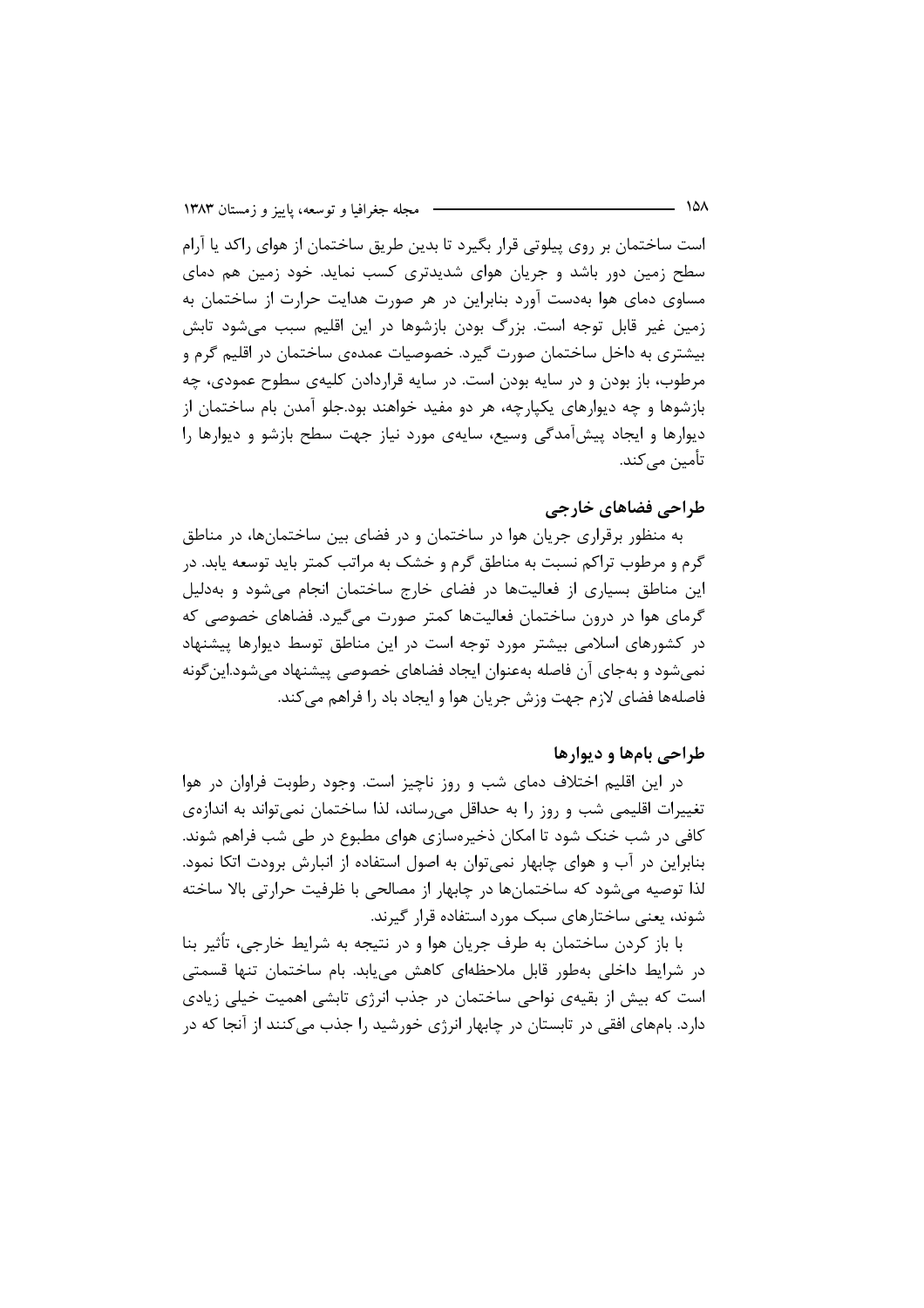ابتدای تابستان زاویهی تابش خورشید کاملاً به حالت عمودی نزدیک است بامهای افقی بیشترین جذب انرژی تابشی را دارند گرچه بام نمی تواند شرایط را بهبود بخشد، یعنی دمای خنکتری نسبت به هوای خارج ایجاد نماید، اما در صورتی که صحیح طراحی شود، حداقل خواهد توانست از افزایش دمای هوای داخل نسبت به هوای خارج جلوگیری و دمای سقف را در حد دمای بقیهی سطوح حفظ نماید. این نتیجه را می توان با استفاده از سطوح فوقانی منعکس کننده، بام دوجداره یا فضای قابل تهویه، سقفی یا سطح فوقانی کاملاً منعکس کننده، و استفاده از عایق حرارتی مناسب بهدست آورد. البته لازم است كه بام و سقف هر دو ظرفيت حرارتي كمي داشته باشند.

در چابهار بارش های رگیاری نسبتاً زیاد است و وجود بخار آب فراوان امکان ریزش این گونه بارشها را میدهد و از آنجا که شبخوابی در پشتبام همانند بقیه مناطق خشک داخلی ایران مرسوم نیست اغلب فرهنگ ساختمانسازی تمایل به استفاده از سقفهای شیب دار دارد.

اما امروزه مرسوم شده که از سقفهای شیبدار از جنس ورق آهن موجدار، آزبست و سیمان یا ورق آلومینیوم براق استفاده شود. استفاده از چنین بامهایی به تنهایی، باعث ایجاد شرایط غیر قابل تحمل در داخل میشود. در این حالت دمای سطح بام تا ۳۰ درجه سلسیوس نسبت به دمای هوای خارج افزایش می یابد*(کسمایی، ۱۳۶۸: ۳۵۱*). به عنوان معیار اجرایی، پیشنهاد شده که دمای سقف بیش از ۴ درجه سلسیوس گرمتر از دمای هوا نشود. با استفاده از انواع تختهی عایق، با ضریب انتقال حدود ۱/۵ وات بر متر مربع برحسب درجهی سلسیوس (U = 1/5  $\,$  W/m $^2$  deg c) یعنی کل ضریب انتقال حرارت بام و سقف حدود ۸٪ وات بر متر مربع بر درجهی سلسیوس میتوان به چنین نتیجهای دست یافت. عایقی با چنین ویژگی، زمانی می تواند حداکثر بازدهی را فراهم کند که سقف شیروانی مساکن در چابهار با زاویهی تابش خورشید نیز هماهنگ باشد. از آنجا که در طی سال در چابهار تابش خورشید از جنوب صورت میگیرد، طراحی سقف به گونهای که در جذب تشعشع خورشید به حداقل برسد اهمیت می یابد. لذا بدین منظور پیشنهاد می شود که زاویهی تمایل سقف رو به شمال ساخته ساخته شود و حداقل زاویهی تابش رو به جنوب داشته باشد (شکل شمارهی ۹).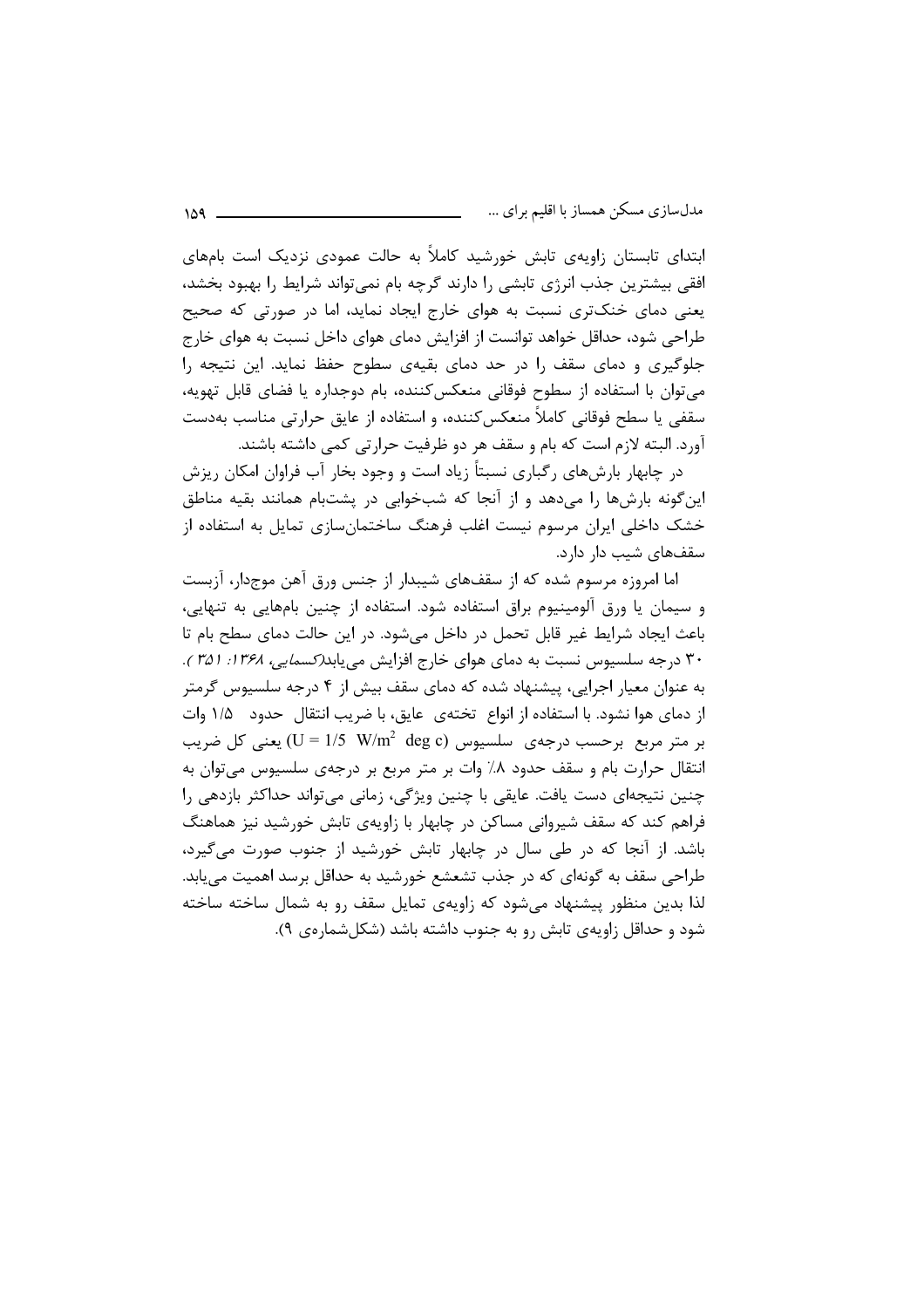

شکل ۹ : نمایش سقف با حداقل جذب و انتقال حرارت به داخل برای چابهار



شکل ۱۰ : جهت تابش آفتاب در طی سال در چابهار، بهترین موقعیت ساختمان با توجه به سایه و توپوگرافی منطقه

جريان هوا و بازشوها

با توجه به ویژگیهای آب و هوایی منطقهی چابهار بازشوها میبایست به شکل مفیدی دررابطه با وزش نسیمهای غالب قرار داده شوند تا هوا بهطورطبیعی در فضاهای داخلی و در ارتفاع بدن، یعنی در منطقهی زندگی (تا ارتفاع ۲متر) به جریان درآیند. چنین بازشوهایی باید به اندازهی کافی بزرگ بوده کاملاً باز شوند. در این اقلیم هیچ دلیلی برای وجود پنجرههایی با قابهای شیشهای ثابت وجود ندارد. قرار گرفتن بازشوها در جهت شمال از ورود نور خورشید جلوگیری به عمل میآورد، اما چون بادها و نسیم دریا از جنوب و جنوبغرب بهشمال برقرار است بازشوهای زیر سقف به صورتی که مانع ورود انرژی خورشید باشد ولی بتواند حداکثر استفاده از نسیم دریا را فراهم نماید مناسب مے باشد.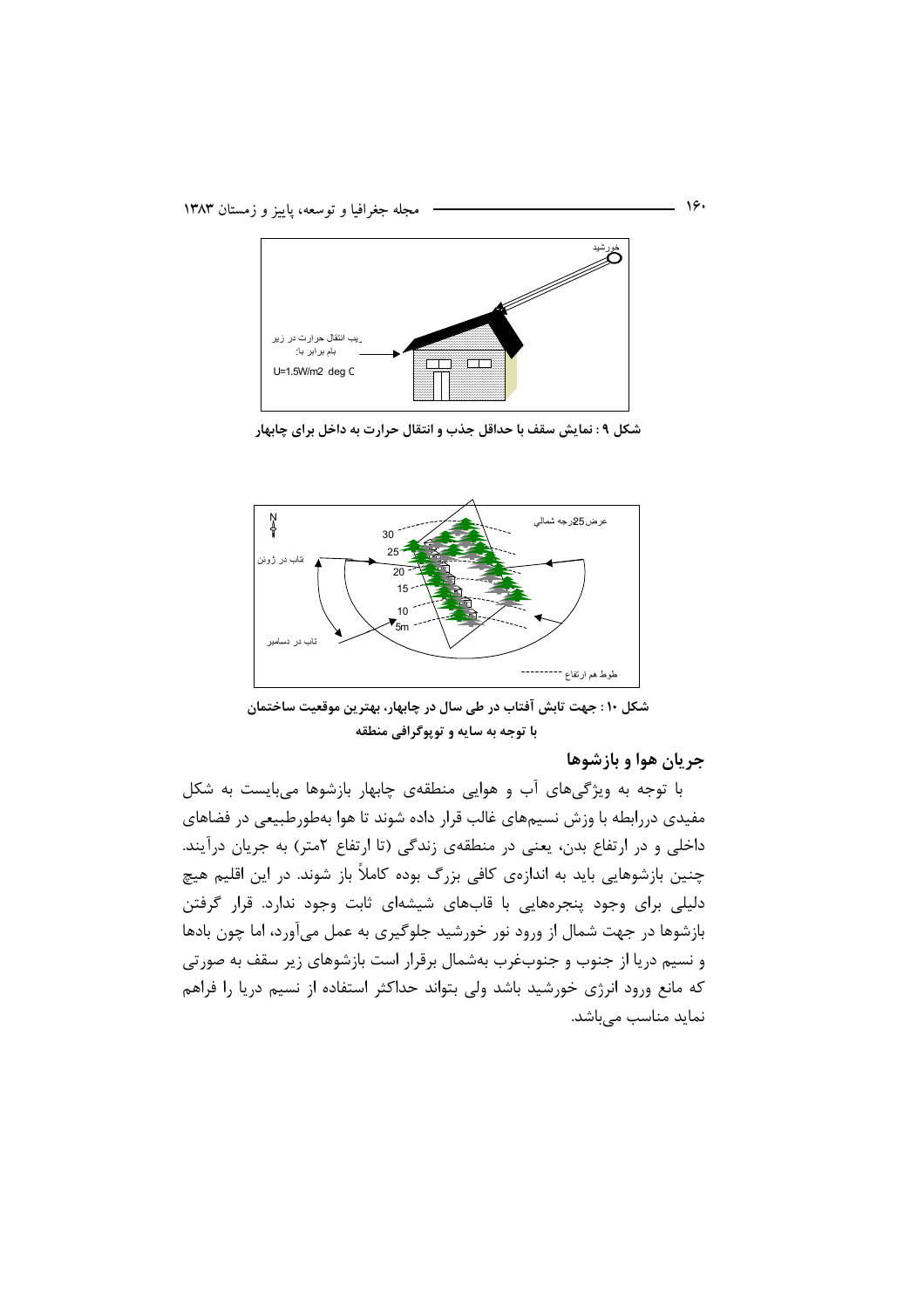نیازهای حرارتی فضاهای داخلی ساختمان در چابهار

نمودار بیوکلیماتیک ساختمانی که در سال ۱۹۶۹ توسط گیونی پیشنهاد شده است در شکل شماره۱۱ برای چابهار نشان داده شده است. بر اساس مطالعات انجام گرفته چابهار دارای اقلیم مناسب در زمستان و اقلیم خیلی گرم و مرطوب در تابستان است. در این اقلیم هوا در زمستانها و حتی در سردترین ماه سال کاملاً مناسب است و می توان گفت که این اقلیم فاقد زمستان است. حتی در سردترین ماه سال، شرایط حرارتی هوا در حدی است که می توان فضاهای خارجی واقع در سایه را نیز به احتی مورد استفاده قرار داد. شرایط هوای سردترین مواقع سال در این اقلیم در محدودهی کارایی آفتاب و معدل متوسط حداکثر دمای هوا و رطوبت مربوط به آن در فصل زمستان در محدوده آسایش واقع شده است. بنابراین در روزهای این فصل در فضاهای آزاد، مشکلی از نظر حرارتی وجود ندارد.

در فصل تابستان هوا بسیار گرم و مرطوب می شود به طوری که تقریباً در تمام روزها و بیشتر شبهای این فصل، شرایط حرارتی هوا در فضاهای آزاد به قدری وخیم است که نمی توان با استفاده از روشهای طبیعی شرایط حرارتی این فضا را در حد آسایش انسان تنظیم نمود و تنها در بعضی از ماههای غیر بحرانی سال میتوان از فضاهای آزاد استفاده نمود.

## اصول اجرایی ساختمان برای چابهار کاهش جذب انعکاس تابش از پنجرههای رو به آفتاب در تابستان

چابهار از نظر حرارتی ۹ ماه از سال را دارای هوای گرم در روز است. لذا توجه به عدم جذب تابش از موارد ضروری در مدلهای مسکن این منطقه به شمار می ود. مسألهى انعكاس از يک سطح افقى به درون ساختمان بسيار مورد توجه است. مقدار انعکاس از یک سطح افقی (که نور را کاملاً پراکنده می کند) به یک دیوار عمودی، یک دوم انعکاس از سطح افقی میباشد، در یک روز آفتابی در عرضهای جغرافیایی میانی در روی سطح زمین $1\frac{1}{\sim}$  برابر بیش از ضلع جنوبی دیوار تابش خورشید وجود دارد. حال اگر این میزان نصف شود یعنی $\frac{1}{2}$  1  $\frac{1}{2}$   $\frac{1}{2}$  \*  $\frac{1}{2}$  = 1 خواهد شد. حرارت منعکس شده از زمین به دیوار (1 1 15) برابر جذب حرارت مسّتقیم از آفتاب خواهد بود .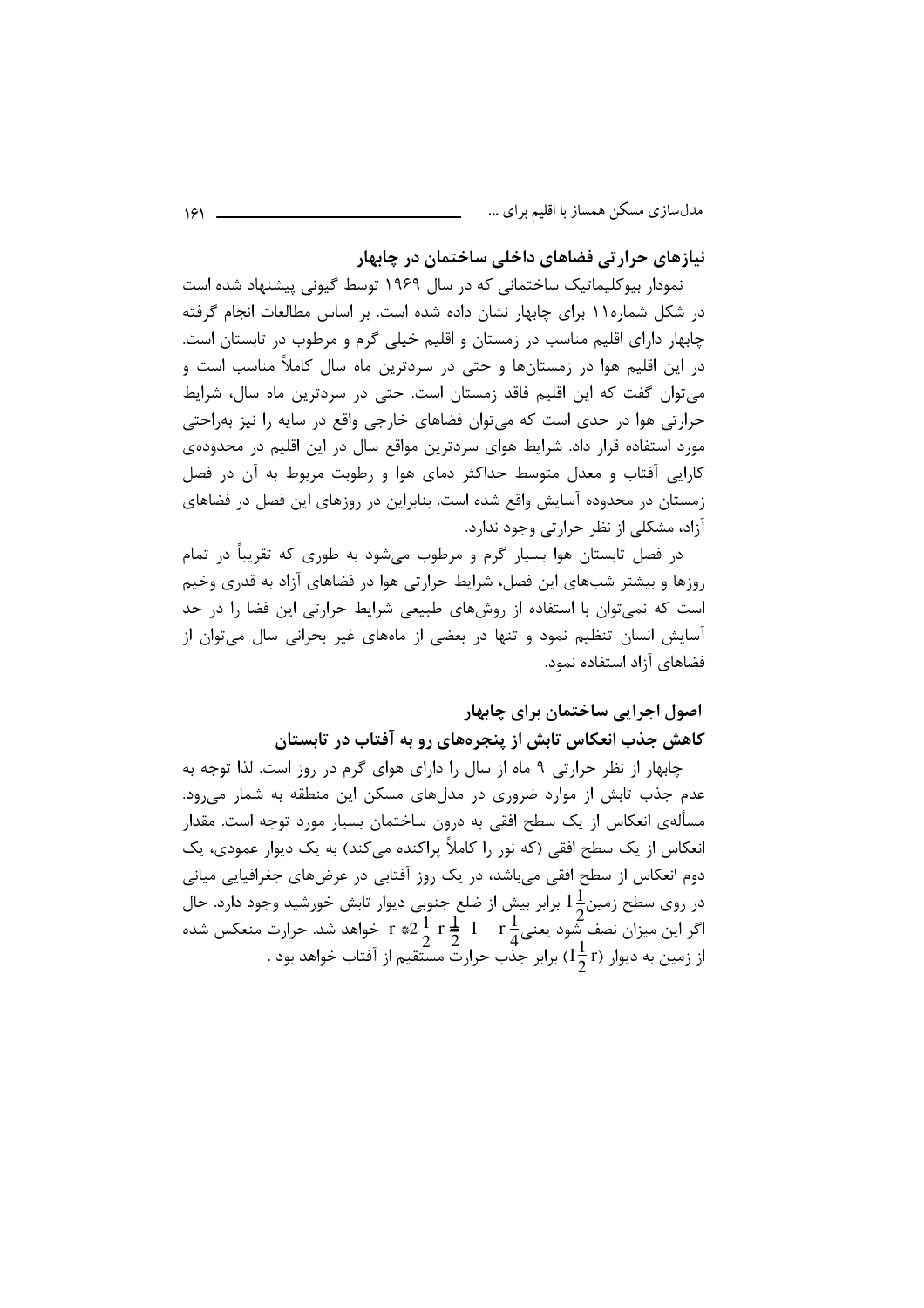

شکل ۱۱ : نمودار بیوکلیماتیک ساختمانی چابهار اقلیم زمستان مناسب و تابستان خیلی گرم و مرطوب

از آنجایی که مقدار تابش خورشید که بر سطح زمین در طول ماههای گرم سال میتابد در حدود دو برابر مقدار تابش بر روی دیوارهای شرقی و غربی است. لذا انعکاس تابش از زمین به پنجرهها و دیوارها می تواند به مقدار زیادی به میزان هزینهی خنککنندگی مورد نیاز ساختمان اضافه کند. انتخاب سطوح خارجی با انعکاس کم می تواند وسیلهای جهت تقلیل بار حرارتی آفتاب باشد. ولی حرارت جذب شده به وسیلهی آسفالت در مقایسه با چمن و بسیاری سطوح دیگر، دما را در خارج دیوار بسیار بالاتر می برد. بوتههای گیاهی و چمن جذب نور قابل ملاحظهای دارند و همچنین تأثیر برودت تبخیری هوا را نیز فراهم می کنند گسترش گیاهان برگ پهن و طرز قرار دادن آنها می تواند بار حرارتی روی دیوارهای جنوبی را کاهش دهد.

استفاده از سایهی ناهمواریها، ساختمانهای مجاور و گیاهان در ساختمان برای تابستان با توجه به ساعات آفتابی بالا در چابهار در دورهی گرم سال (حداقل۹ماه سال، نمودار شمارهی ۵ ساعات آفتابی را در طی این ماهها نشان میدهد) به هر طریق در اطراف ساختمان توصیه میشود. ایجاد سایه در اطراف ساختمان از میزان جذب تابش می کاهد.درختان بلند در سمتجنوب خانه جهت سایهاندازی رویدیوار و سقف مناسب میباشد. در سمت غرب و شرق خانه استفاده از گیاهان زیاد، بوتهها و برچینها مانعی از نفوذ آفتاب قبل از ظهر و بعدازظهر خواهد بود. اضافه کردن داربست سایبانی از چند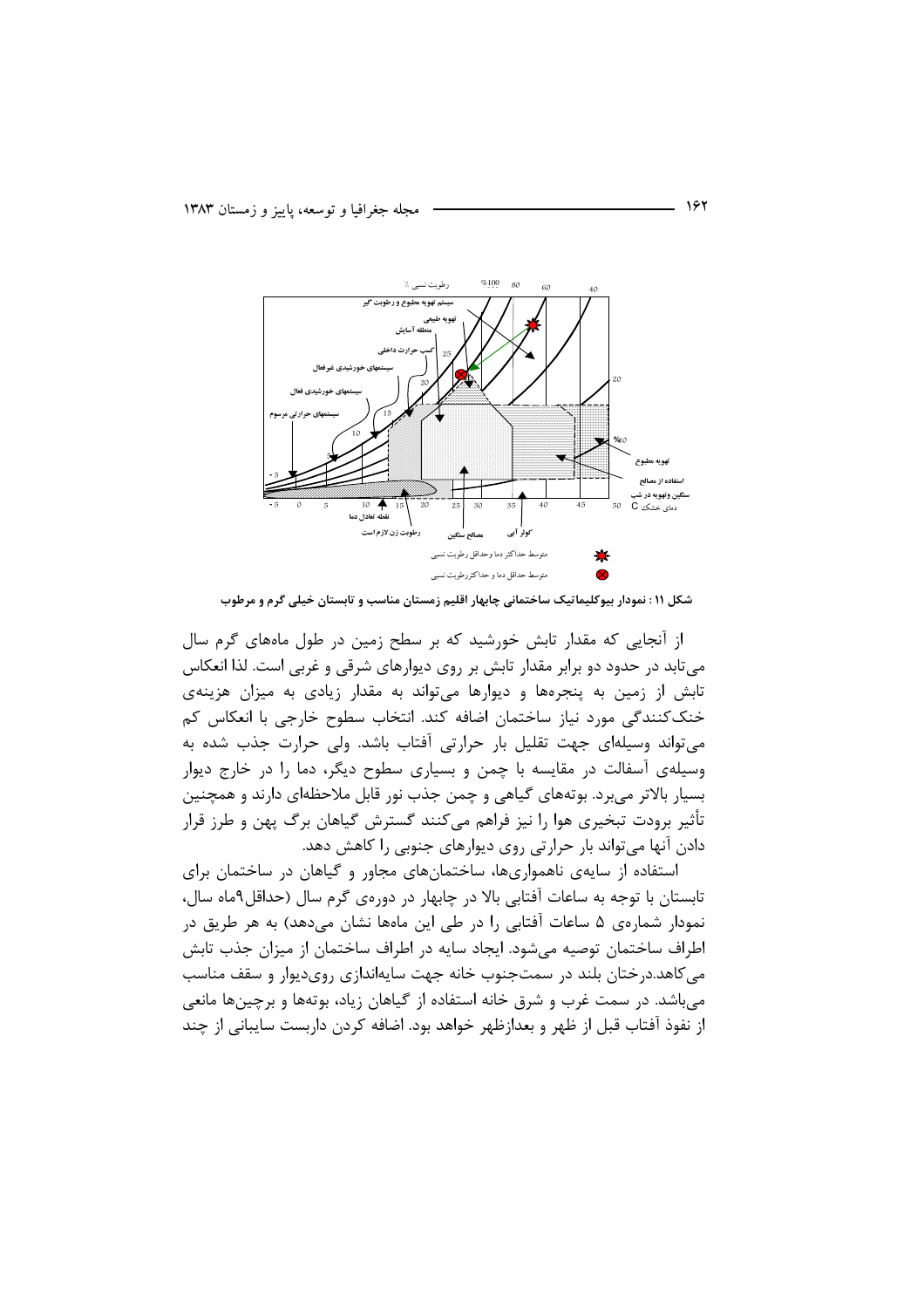جهت می تواند مفید باشد. نه تنها این سایبانها روی دیوار سایه میاندازد بلکه مانع انعکاس نور از سطح زمین بهدیوارها و به درون پنجرهها نیز میشود.

استفاده از ناهمواریهای روی زمین، ساختمانهای مجاور و گیاهان برای سایه در تابستان کنترل موقعیت خورشید و سایه میباید انجام شود (شکل شماره ۱۲ و ۱۳). برای یک خانهی معمولی در ملکی که وسعت آن مکانهای متعددی را جهت استقرار ساختمان امکانپذیر میکند، انتخاب محل بنا باید بر اساس تحلیل سایهی طبیعی درختان موجود و شکل زمین باشد. با قرار دادن ساختمان در قسمت شرقی درختان یا تپههای موجود در روی زمین می توان از شدت حرارت خورشید به ساختمان هنگام بعدا;ظهر کم کرد .

## طراحي محوطه

در چابهار به علت شدت گرمای زیاد، ساعات بعدازظهر به عنوان شرط تعیین کنندهای در ایجاد سایه تلقی میشود. البته درختان برگ پهن بهترین نوع سایبان هستند زیرا ساختمان را در تابستان محافظت میکند و برگهایشان را در زمستان از دست میدهند و به بنا امکان میدهند که از تابش خورشید بهرهمند شود. در طرف جنوب ساختمان درختان بلند باید انتخاب شوند تا بر روی سقف هم مانند دیوارها سایه بيندازند.



شکل ۱۲: درختان مانع تابش مستقیم آفتاب میشوند مسلسل ۱۳: وضعیت درختان در کاهش دمای معابر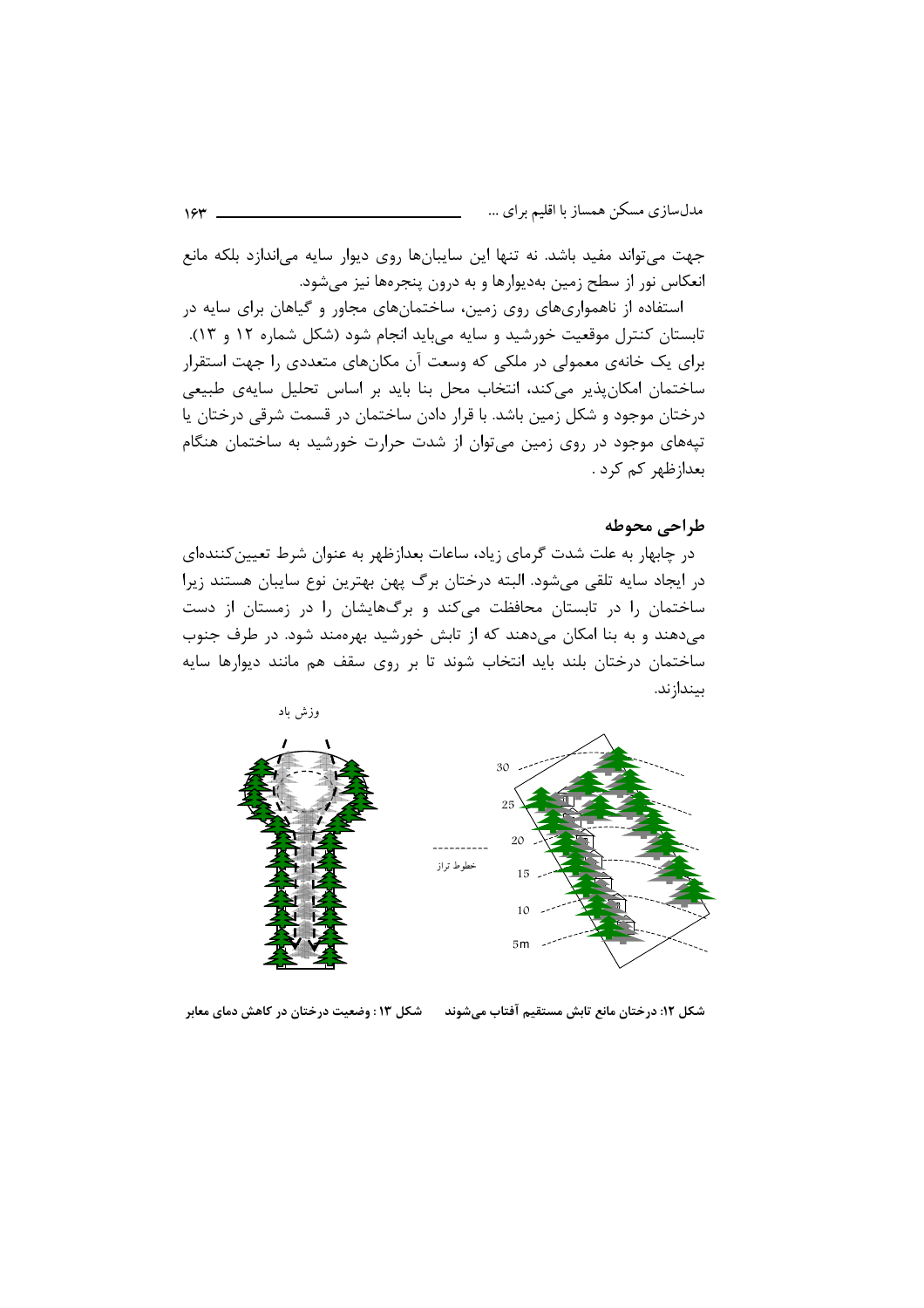درختان انبوه و کوتاهقد و همچنین بوتههای بلند در قسمت غربی ساختمان مناسب هستند زیرا جلوی خورشید را که در بعدازظهر با زاویهی کم تابش می کند، می گیرند. از آنجایی که خورشید در زمستان به اندازهی تابستان به قسمتهای شرقی و غربی بنا نمی تابد، لذا درختان همیشه سبز برای ایجاد سایه روی دیوارهای غربی می تواند مناسب باشد، خصوصاً باید توجه نمود که جهت بادهای زمستانی از قسمت غرب و جنوب غرب بوده و عملکر د این درختان دو چندان می شود (شکل ۱۲).

سایر ابزارهای ایجاد سایه روی دیوارهای غربی و جنوبی می تواند شامل شبکه یچوبی بالای ایوان و دیوارهای سایه انداز و حفاظ باشد. شبکهی چوبی میتواند یک آلاچیق با یک چارچوب سبک باشد تا پیچکهای بالارونده را نگاه دارد. با ایجاد قیف باد، با کاشت درختان می توان جهت باد را بهسوی خانه هدایت کرد. ردیف درختان مسير خيابان مي تواند باد را به سمت ساختمان هدايت كند (شكل ١٣).

## استفاده از نسیم دریا به خشکی و خشکی به دریا در تابستان

بادهای ساحل دریا با بادهای خشکی فرق دارند. با وزیدن نسیمهای گرم سبک در مامهای تابستان بادهای ساحلی غالباً در جهت مخالف تودهی کلی هوا میوزد *(بییر*، / ١٣٨، ١٥/). از آنجا كه چابهار در زمستان داراى بادهاى معتدل است، احداث بنا در بالای تپهها بیشترین استفاده از نسیم را برای ساختمان ممکن میسازد، اما به هر حال یک بررسی توپوگرافی از منطقه لازم است تا الگوی صحیح جریان باد در منطقه و بهترین مکان قرارگیری ساختمان تعیین شود *(بتل،۱۳۸۱: ۲۰)*. درختان و بوتهها می توانند جهت هدایت جریان هوا به سوی ساختمان مورد استفاده قرار گیرند و حتی می توانند سرعت باد را از طریق هدایت جریان هوا از یک قیف شدت بخشند. به این صورت عمل کانالیزاسیون بر سرعت وزن باد می|فزاید. بررسیها نشان میدهد که تا زمانی که طول مسیرها از چهل متر کمتر است از ارتفاع چندان محسوس نیست ولی چنانچه طول ساختمانها یا طول خیابانها از چهل متر بیشتر شد نسبت Vm متناسب با ارتفاع تغییر محسوس مے کند.

Vm سرعت متوسط باد در داخل گذر Vo باد آزاد منطقه به ازای متغیرهای ارتفاع، طول، عرض گذر و زاویه حمله باد میباشد. به طور کلی با افزایش طول ساختمانها به نسبت  $\frac{\text{v} \text{m}}{\text{v} \text{o}}$  نیز افزوده خواهد شد ولی نمود تغییرات در ساختمانهای بلندتر از سه طبقه محسوس میشود به طور نمونه به ازای تغییر طول ساختمان از چهل به هشتاد متر، نسبت  $\frac{\text{Vm}}{\text{vo}}$  از ۱/۳ به حدود ۱/۵ افزایش خواهد یافت. عرض خیابانها نیز بر سرعت باد اثرگذار میباشد. مطالعات نشان میدهد که تغییر سرعت باد نسبت به باد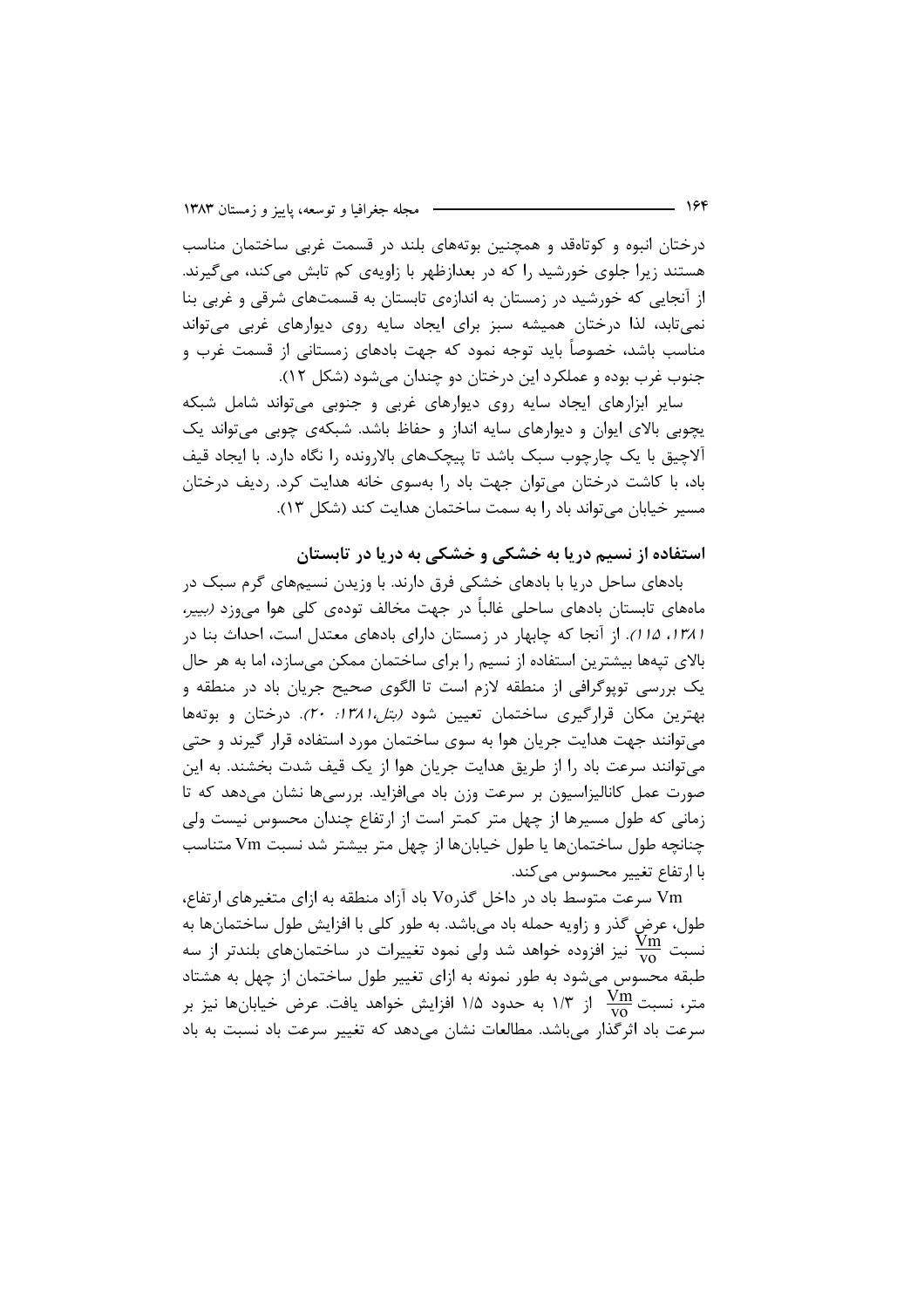$\mathrm{b}$ آزاد منطقه، در خیابانهایی که عرض معادل نصف ارتفاع ساختمانهای مجتمع  $\frac{\mathrm{H}}{2}$ تقریباً محسوس است. چنانچه عرض گذر بیش از دو و نیم برابر ارتفاع ساختمانها باشد (b>2.5H) تغییرات باد در گذر نسبت به باد آزاد منطقه دوباره نامحسوس خواهد شد. ولی بین دوحد بالایی یعنی  $\frac{\text{H}}{2}$ <b<2.5H سرعت باد در گذر نسبت به باد آزاد محيط افزايش من بايد (1/ جوبل: ١٣٧٩. : ٤٥).

اشکال شمارهی ۱۵ تا ۱۸ نسیم دریا به خشکی را در چابهار را نشان میدهند. وسعت تأثیر معمولاً متجاوز از یک مایل (۱/۶ کیلومتر) در خشکی نیست و فقط در خیلی نزدیک ساحل محسوس می,باشد. لذا توصیه می,شود برای استفاده هر چه بیشتر از نسیم دریا به ساحل گسترش شهر در امتداد ساحل انجام شود.

استفاده از پوشش گیاهی برای خنک کردن محوطه

همجواری چمن یا دیگر پوششهای گیاهی سطح خاک در مقایسه با سطوحی که از آنها تبخیر انجام نمی گیرد باعث اختلاف حرارت هوای این دو منطقه می شود. این فعل و انفعالات به نوبهی خود بر هوای خنکی که به سوی خانههای واقع در منطقه جریان می یابد تأثیر میگذارد این تأثیر در حدی است که تهویهی طبیعی را بهعنوان یک شیوهی مناسب در خنکسازی مطرح میکند. علاوه بر این گیاهان به ایجاد هوای تازه کمک می کنند، لذا میزان پوشش گیاهی باید به حداکثر ممکن برسد و در هر جا که امکان دارد بر فضاهای ساخت دست بشر باید به وسیله درخت سایه ایجاد شود (شكل ١۴).



شکل ۱۴ : دمای نقاط مختلف ساختمان در تابستان

184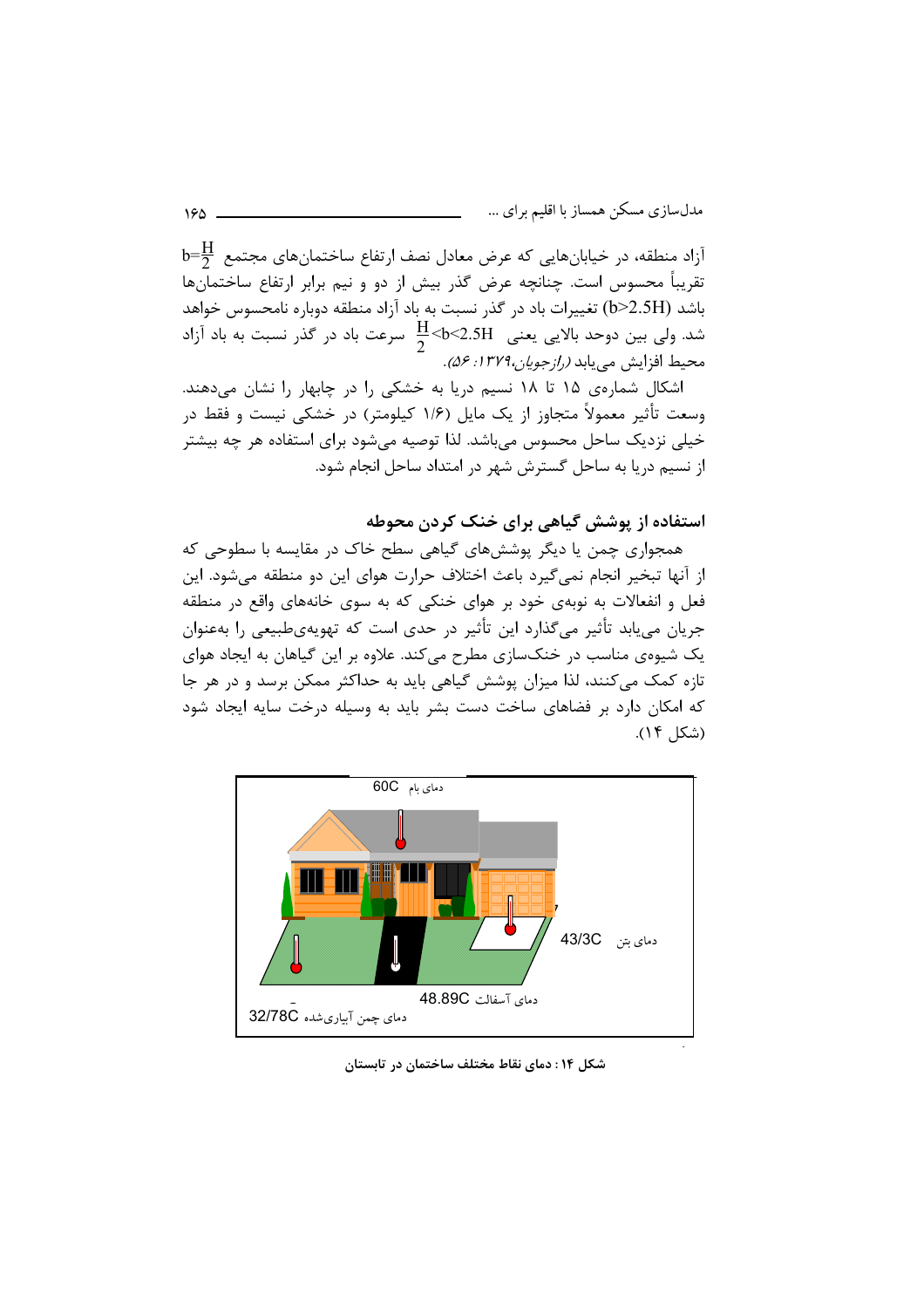

شکل ۱۵ : جهت باد غالب در چابهار



شکل ۱۶ : جهت وزش باد در ماههای آوریل، مارس، فوریه، ژانویه و دسامبر (باد غالب )



شکل ۱۷ : جهت وزش باد در ماههای مه، اکتبر و نوامبر



شکل ۱۸: جهت وزش بادهای غالب در ماههای ژوئن ، ژوئیه، آگوست و سپتامبر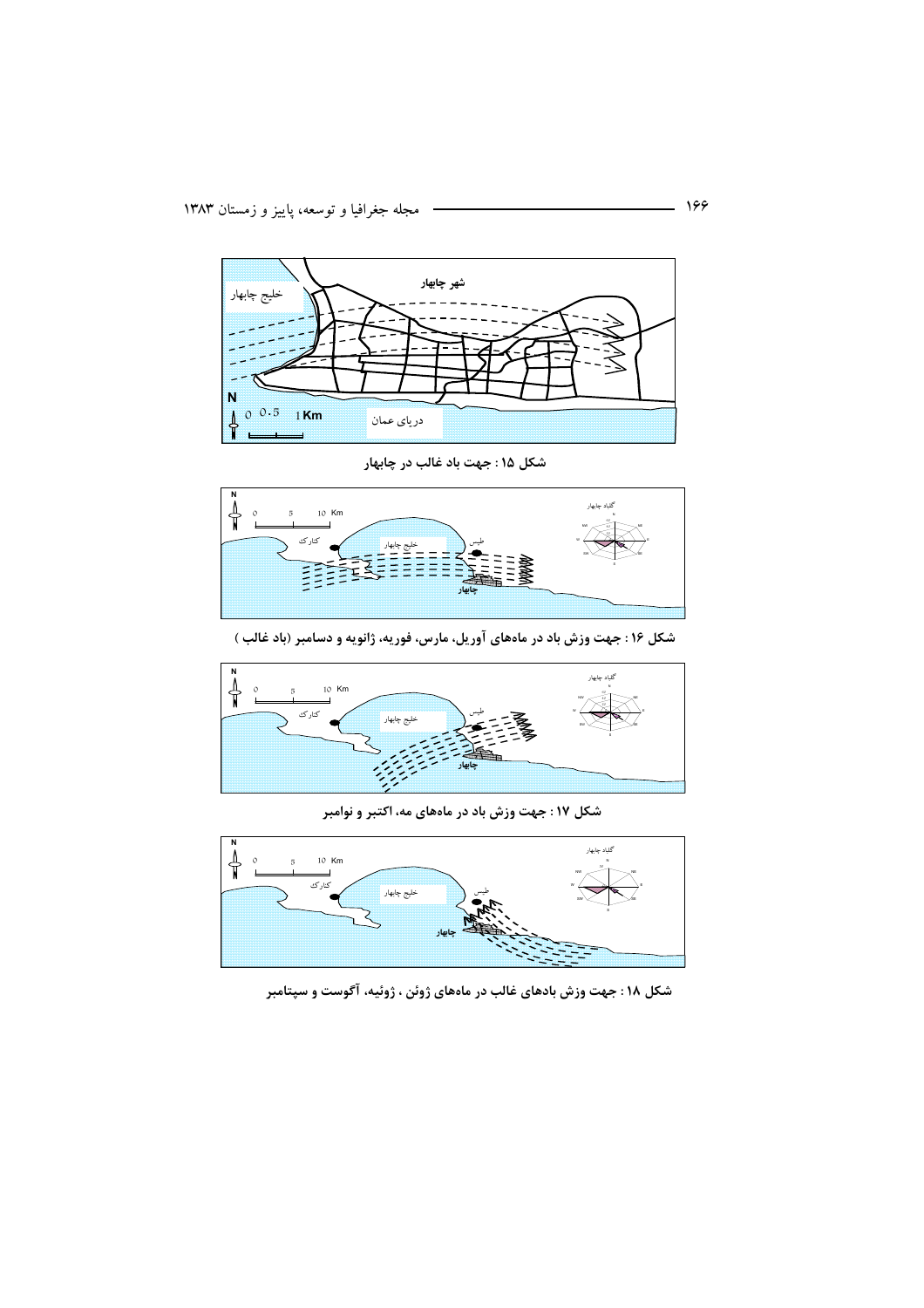## شکل پلان و جهتگیری

تناسبات پلان باید به صورتی انتخاب شود که مقدار کسب حرارت از نماهای شمالی و جنوبی با مقداری که در جبهههای غربی و شرقی در گرمترین موقع سال دریافت می کند،برابر باشد. اگر چه بیشترین تابش خورشید در ۲۱ ژوئن ( ۳۱ خرداد ) میباشد ولي معمولاً دماي هوا تا اواخر جولاي يا آگوست ( اواخر تير يا مرداد ) در حداكثر خود باقی میماند. نسبت طول به عرض که باعث میشود کمترین انرژی خورشیدی کسب شود به وسیله فرمول زیر محاسبه میشود : در این فرمول L برابر با طول و عرض برابر W مے باشد.

$$
\frac{L}{W} = (E + W) + (N + S)
$$
\n۰۰ 14.43

\n۲۰ 25.444

\n۰۰ 46.45

\n۰۰۰ 47.47

\n۰۰۰ 49.49

\n۲۵۵۴ و طول ۱۴۴۰۰ 4, 25.44

\n۰۰۴۰۰ 49.54

\n۰۰۰۰ 49.64

\n۰۰۹۰۰ 49.74

\n۰۵۰۰ 49.74

\n۰۰ (۱۳۲۹ 111

\n۰۰ (۱۳۸۹ 111

\n۰۰ (۱۳۸۹ 111

\n۰۰ (۱۳۸ 111

\n۰۰ (۲۴ 111

\n۰۰ (19.45)

\n۰۰ (19.54)

\n۰۰ (19.64)

\n۰۰ (19.74)

\n۰ (19.74)

\n۰ (19.74)

\n۰ (19.74)

\n۰ (19.74)

\n۰ (19.74)

\n۰ (19.74)

\n۰ (19.74)

\n۰ (19.74)

\n۰ (19.74)

\n۰ (19.74)

\n۰ (19.74)

\n۰ (19.74)

\n۰ (19.74)

\n۰ (19.74)

\n۸ (19.74)

\n۸ (19.74)

\n۸ (19.74)

\n۸ (19.74)

\n۸ (19.74)

\n۸ (19.74)

\n۸ (19.74)

\n۸ (19.74)

\n۸ (19.74)

\n۸ (19.74)

\n۸ (19.74)

\n۸ (19.



شکل ۱۹: پلان ساختمان در ارتباط با تابش خورشید در چابهار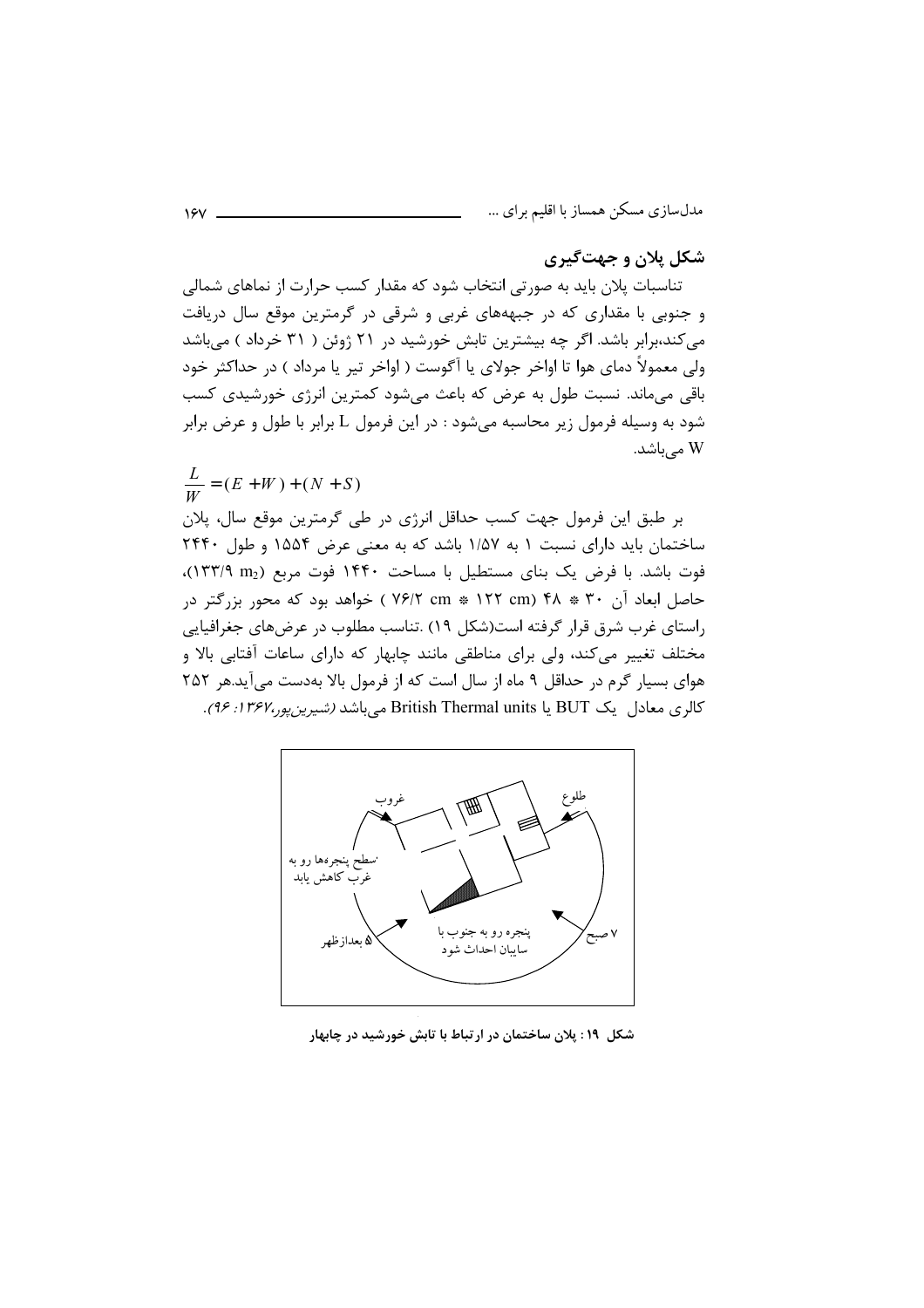در مهندسی ساختمان جریان حرارت از داخل پوستهی ساختمان را با مقیاس های .(w /m2) مساحت بر فوت مربع(Btuhr/ft2) با وات بر متر مربع محاسبه میکنند (w /m2). تناسب پلان که کمترین پرتوافکنی در واحد سطح پایه در شهر داج سیتی را حاصل می کند عبارت است از : ۱:۱/۵۷ \* ۲۷/۵ \* ۳۰/۳ (۷۶/۹۶cm\*۱۲۰/۶۵cm) که برای خانهای با مساحت ۱۳۳/۹ متر مربع یا ۱۴۴۰ فوت مربع محاسبه شده است. بهترین شکل و جهت ساختمان بهمنظور جذب حداقل آفتاب در چابهار رو به جنوب می،باشد ٰ.

۱- این مقاله مستخرج از طرح تحقیقاتی تحت عنوان ٫٫مدل سازی مسکن همساز با اقلیم برای شهرهای چابهـار و زاهدان›› میباشد که با حمایت مالی معاونت پژوهشی دانـشگاه سیـستان و بلوچـستان توسـط نگارنـده بـه انجـام رسیده است. در اینجا از معاونت پژوهشی دانشگاه سیستان و بلوچستان تشکر و قدردانی میشود.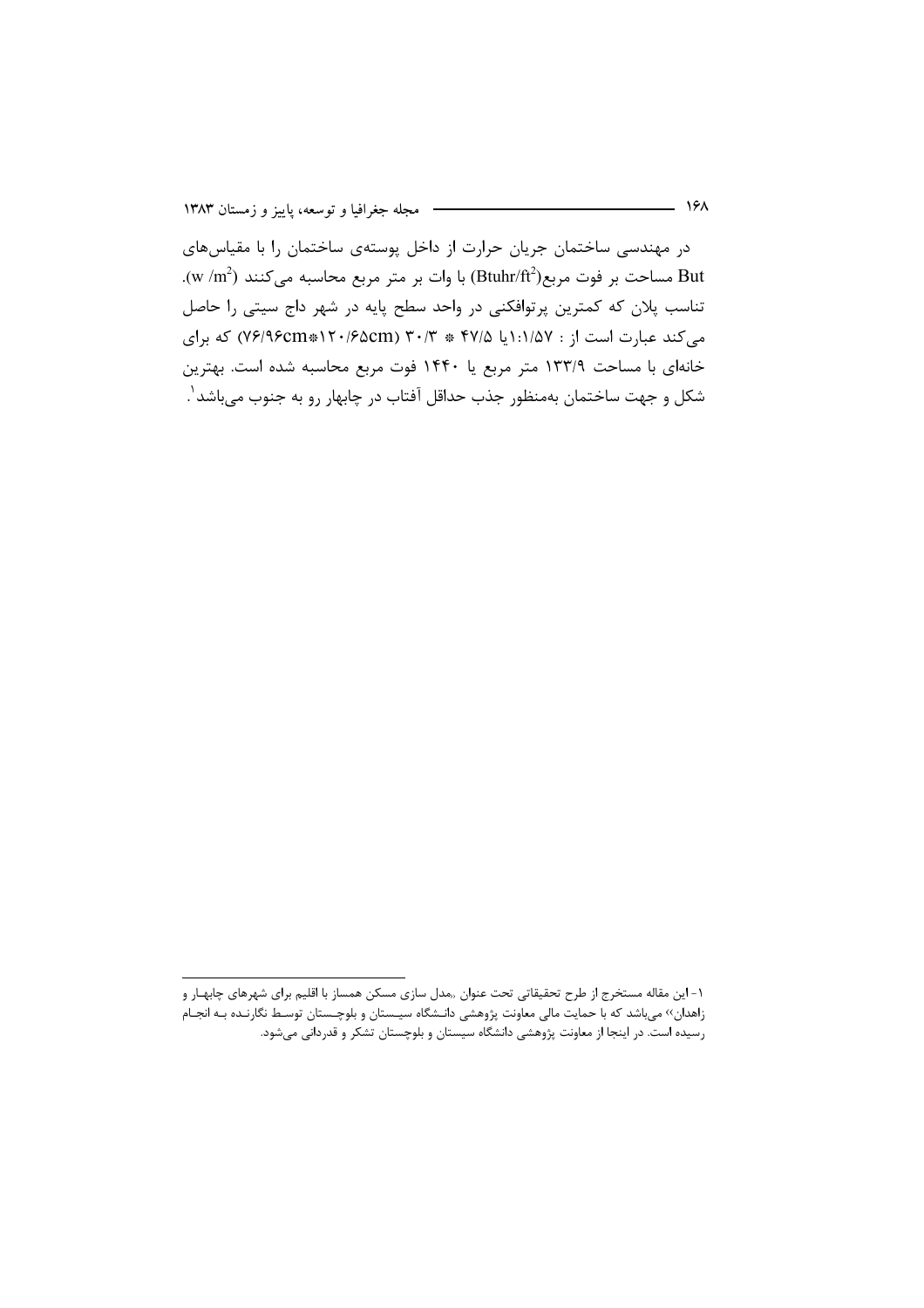#### منابع و مأخذ

۱- امیری، آزیتا. (۱۳۸۳). *«آسایش حراراتی در فضاهای داخلی ساختمان و طراحی اقلیم*ی در شهر قم». نیوار. شماره ۵۴–۵۵. ۲- بتل، مک کارتی. (۱۳۸۱). *«باد خان ، مطالعات کالبدی باد در سـاختمان»*. ترجمـه محمـد احمدي نژاد نشر خاک. اصفهان. ۳- بییدآن.آر؛ کاترین هیگینز. (۱۳۸۱). *«برنامه ریزی محیطی برای توسعهی زمین»*. ترجمـهی سید حسین بحرینی و کیوان کریمی. انتشارات دانشگاه تهران. ۴- پایلی یزدی، محمدحسین؛ وثوقی، فاطمه؛ لباف خانیکی، مجید. (۱۳۷۹). *«مـسکن طوایـف* ترکمی*ن تحلیل کا*رکردی یک ت*حول تکنیکی و اجتماعی»*. فصلنامهی تحقیقات جغرافیایی. شماره  $\Delta$ ۹, ۵۸ ۵- توسلی محمود؛ بنیادی، ناصر. (۱۳۷۱). *«طراحی فضای شهری ۹».* تهران: انتشارات مرکـز مطالعات و تحقیقات شهر سازی و معماری ایران. ۶- جانبالهي، محمدسعيد. (١٣٧۵). *«مساكن سنتي بلـوچ»*. فـصلنامه تحقيقـات جغرافيــايي. شماره ۴۳. ۷- جهـانبخش. سـعید. (۱۳۷۷). *«ارزیـابی زیـست اقلـیم انیـانی تبریـز و نیازهـای حرارتـی ساختمان».* فصلنامه تحفيقات جغرافيايي. شماره ۴۸. ۸- دلال پورمحمدی، محمدرضا. (۱۳۷۹). *«برنامه ریزی مسکن»*. تهران: انتشارات سمت. ۹- دانلدواتسون-کنت لب. (۱۳۸۰). *« طراحي اقليمي ، اصول نظري و اجرايي کاربرد انر ژي* در *ساختمان»*. ترجمهی وحید قبادیان و محمد فیض مهدوی. انتشارات دانشگاه تهران. ۱۰- رازجویان، محمود. (۱۳۷۹). *« آسایش در یناه باد»*. تهران: انتشارات دانشگاه شهید بهشتی. ۰۱۱- ژیرل اسکورو. (۱۳۷۷). *«آب و هو اوشهر محیط زیست شـهری»*. ترجمـه شـهریار خالـدی. انتشارات طبيعت. ۱۲- سازمان هواشناسی کشور، دادهها و آمارهای ایستگاه هواشناسی چابهار ۱۹۶۵-۲۰۰۲. ۱۳- شیرین یور، مصطفی علی؛ مصلحی فرد، محمود. (۱۳۶۷). *«انرژی»*. تهران: انتشارات نیما. ۱۴- علیجانی بهلول. (۱۳۷۳). *«نگرشی نو در کاربرد آب و هواشناسی در مدیریت منابع و توسعهٔ* كشور» (نقش آب و هوا در طراحی مسكن ). فصلنامه تحقيقات جغرافيايي. شماره ۳۵.

۱۵-غیو<sub>۱</sub>، حسنعلی. (۱۳۷۴). *«اقلیم کاربردی تشعشع و دما در ارتباط با معماری»*. مجله رشـد آموزش جغرافیا. شمارههای ۳۷ و ۳۸.